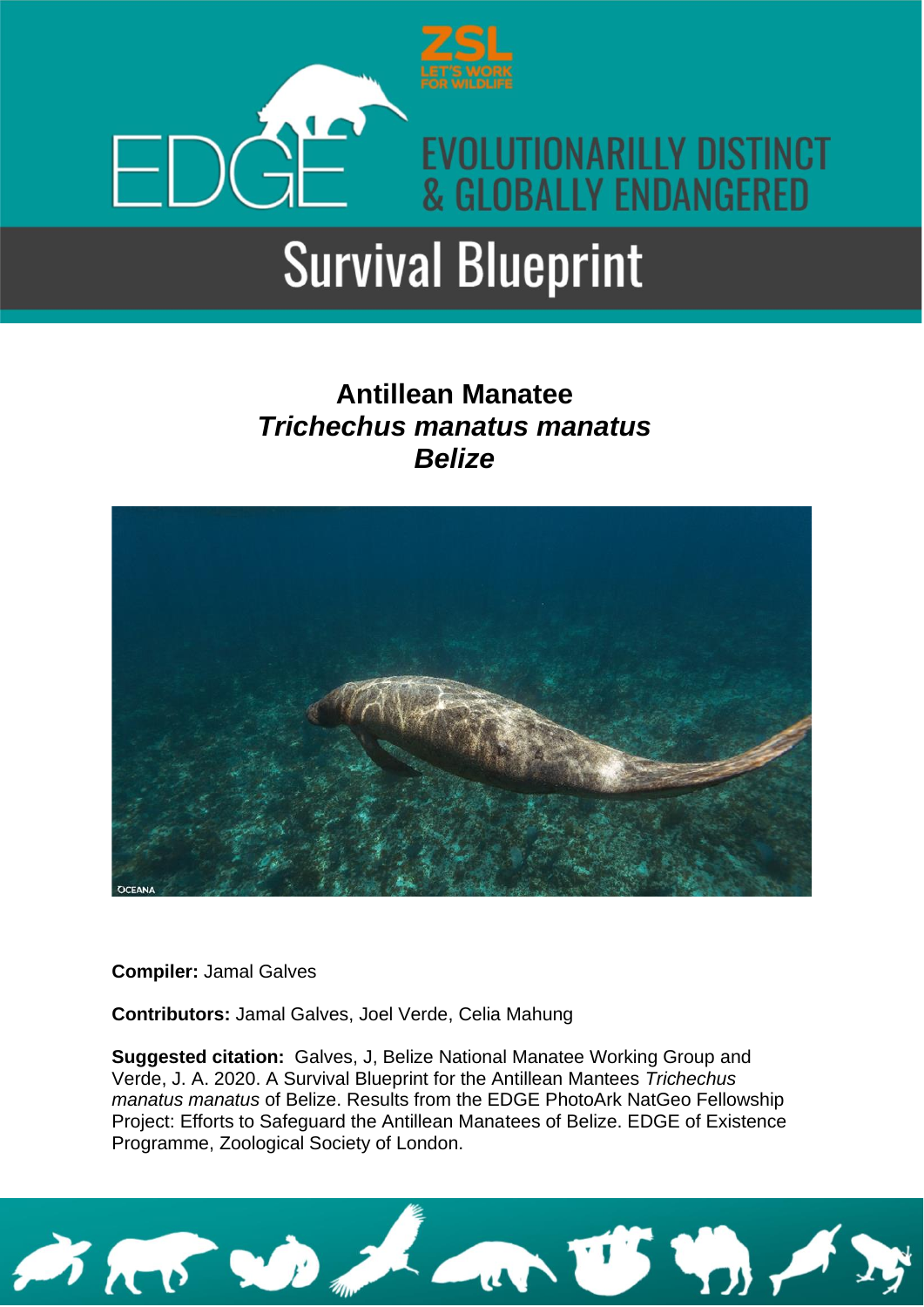



#### **1. STATUS REVIEW**

#### **1.1 Taxonomy:**

The West Indian manatee (*Trichechus manatus*), is from the order of the sirenian of the Trichechidae family and is divided into two subspecies: the Florida manatee *T. m. latirostris;* and the Antillean manatee *T. m. manatus* (Hatt, 1934).

#### **Antillean Manatee**

Kingdom: Animalia Order: Sirenia Phylum: Chordata Family: Trichechidae Class: Mammalia Genus: *Trichechus* Species: *Trichechus manatus manatus*

#### **Florida Manatee**

Kingdom: Animalia Order: Sirenia Phylum: Chordata Family: Trichechidae Class: Mammalia Genus: *Trichechus* Species: *Trichechus manatus ssp. latirostris*

#### **1.2 Distribution and population status:**



**Figure 1.** Map of Antillean and Florida manatee distribution. Dark grey area shows the distribution of Antillean manatee *Trichechus manatus manatus*. The distribution of the Florida manatee is displayed in diagonal lines, and the known subpopulations of Antillean manatee with the species genetic barriers is demarcated with dotted lines, according to Vianna et al., 2006. Map used from Castelblanco-Martínez et al 2012.

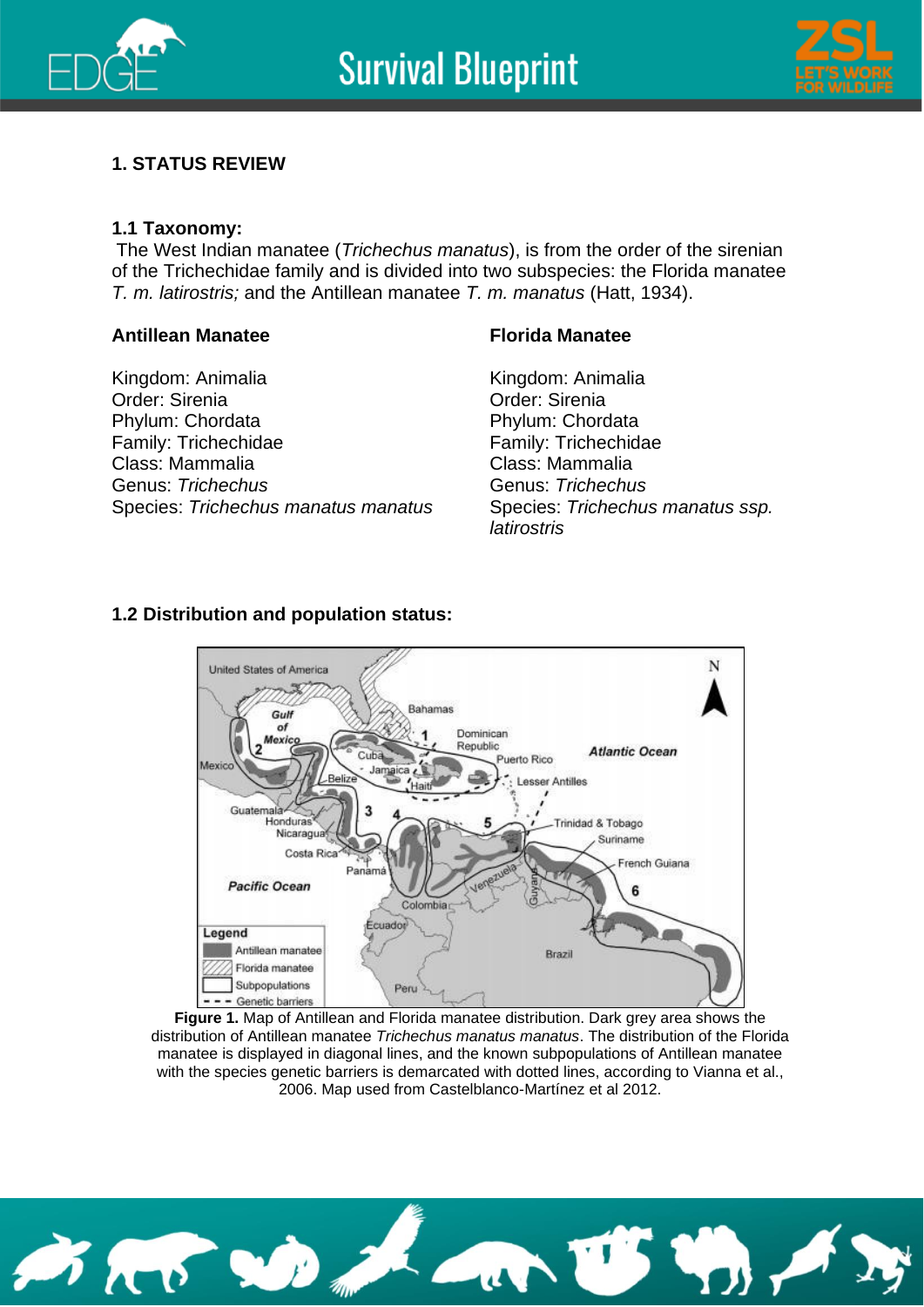

**Mesoamerica** 250



The Antillean Manatee has a fragmented distribution that ranges from the southeast of Texas to as far as the northeast of Brazil, including the Greater Antilles (Lefebvre et al., 2001; Reynolds and Powell, 2002). This species can be found in coastal marine, brackish and freshwater systems, and is capable to alternate between these three environments (Lefebvre, 2001). According to the International Union for Conservation of Nature (IUCN) the Antillean manatee is classified as "Endangered" due to the estimated population reduction as well as the degradation of their habitat throughout their range (Self-Sullivan, C. & Mignucci-Giannoni, 2008). The status for most of the current populations is unknown or declining throughout its distribution (Castelblanco-Martínez et al., 2012), however research in 2012 estimated the global population at approximately 6,700 individuals throughout its range (Castelblanco-Martínez et al., 2012). Belize is considered a population hotspot for the Antillean manatee (*Trichechus manatus manatus*), a subspecies of the West Indian manatee, due to the richness of suitable habitats for the species. Thus, it is believed that Belize has the largest population of the Antillean manatees throughout the wider Caribbean, with a population of approximately 1000 individuals (Quintana-Rizzo & Reynolds III, 2010).

| <b>Region</b>              | <b>Population estimate</b><br>(plus references) | <b>Distribution</b>   | <b>Population trend</b><br>(plus references) |
|----------------------------|-------------------------------------------------|-----------------------|----------------------------------------------|
| Greater<br><b>Antilles</b> | 450<br>J. Collazos (pers. comm.)                | <b>Puerto Rico</b>    | Stable                                       |
|                            | 50<br>Quintana-Rizzo & Reynolds<br>(2010)       | Jamaica               | Unknown                                      |
|                            | 200<br>H. Domínguez (pers. comm.)               | Dominican Republic    | Declining                                    |
|                            | 100<br>Quintana-Rizzo & Reynolds<br>(2010)      | Haiti                 | Unknown                                      |
|                            | 500<br>Alemán (pers. comm.)                     | Cuba                  | Unknown but<br>suspected to be<br>declining  |
| <b>Gulf of Mexico</b>      | 1250<br>Quintana-Rizzo & Reynolds<br>(2010)     | <b>Gulf of Mexico</b> | Unknown                                      |

Caribbean Mexico | Unknown

Guatemala | Unknown

Belize **I** Unknown but

suspected to be

declining

**1.2.1 Global distribution:** (Castelblanco-Martínez, Nourisson, Quintana-Rizzo, Padilla-Saldivar, & Schmitter-Soto, 2012)



Quintana-Rizzo & Reynolds

N. Auil (pers. comm.)

E. Quintana-Rizzo (pers.

(2010)

1000

150

obs.)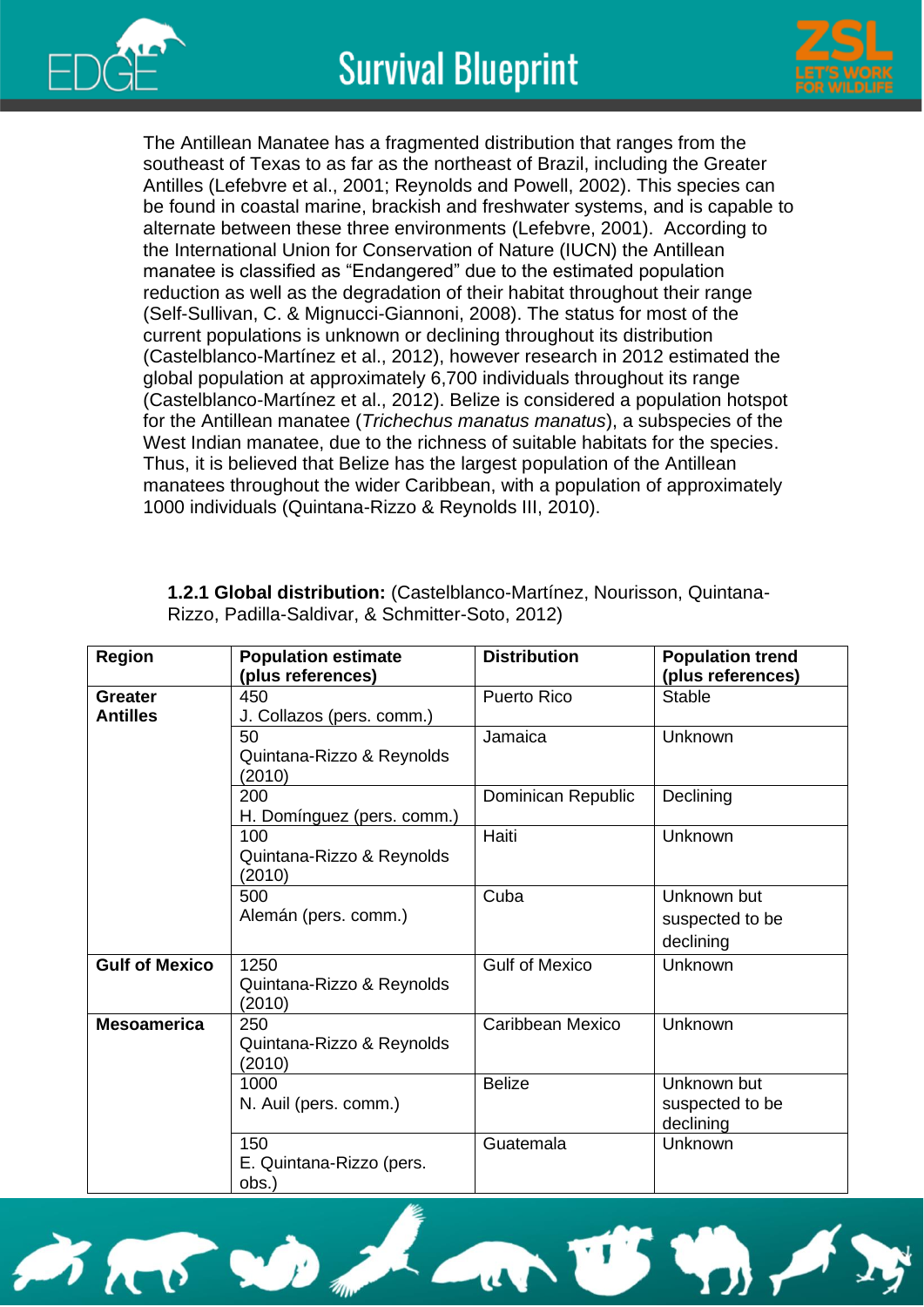



|                       | 100                         | Honduras            | <b>Stable</b>   |
|-----------------------|-----------------------------|---------------------|-----------------|
|                       | Quintana-Rizzo & Reynolds   |                     |                 |
|                       | (2010)                      |                     |                 |
|                       | 500                         |                     | Declining       |
|                       |                             | Nicaragua           |                 |
|                       | Quintana-Rizzo & Reynolds   |                     |                 |
|                       | (2010)                      |                     |                 |
|                       | 200                         | Costa Rica          | Declining       |
|                       | C. Espinoza-Marín (pers.    |                     |                 |
|                       | comm.)                      |                     |                 |
|                       | 150                         | Panama              | Unknown         |
|                       | K. Ruiz (pers. comm.)       |                     |                 |
| Colombia              | 400                         | Colombia (Pacific & | Unknown but     |
|                       | Quintana-Rizzo & Reynolds   | Caribbean region)   | suspected to be |
|                       | (2010)                      |                     | declining       |
|                       | 100                         | Colombia (Orinoco   | Declining       |
|                       | D. N. Castelblanco-Martínez | Region)             |                 |
|                       | (pers. obs.)                |                     |                 |
| <b>Trinidad &amp;</b> | 100                         | Trinidad & Tobago   | Declining       |
| Tobago                | Quintana-Rizzo & Reynolds   |                     |                 |
|                       | (2010)                      |                     |                 |
| Venezuela             | 200                         | Caribbean & Orinoco | Declining       |
|                       |                             |                     |                 |
| <b>French Guiana</b>  | A. Manzanilla (pers. comm.) | region              | <b>Stable</b>   |
|                       | 100                         | <b>NA</b>           |                 |
|                       | Quintana-Rizzo & Reynolds   |                     |                 |
|                       | (2010)                      |                     |                 |
| Guyana                | 100                         | <b>NA</b>           | Declining       |
|                       | Quintana-Rizzo & Reynolds   |                     |                 |
|                       | (2010)                      |                     |                 |
| <b>Suriname</b>       | 100                         | <b>NA</b>           | Declining       |
|                       | Quintana-Rizzo & Reynolds   |                     |                 |
|                       | (2010)                      |                     |                 |
| <b>Brazil</b>         | 700                         | <b>Brazil</b>       | Unknown but     |
|                       | J. Borges (pers. comm.)     |                     | suspected to be |
|                       |                             |                     | declining       |

#### **1.2.2 Local distribution in Belize:**

The current manatee population in Belize rates as 'Fair', with an estimate between 700 and 1,000 individuals, based on a maximum population count of 507 in 2012 (Auil, unpublished data). The desired, long term management goal would be to increase the population to over 1,000 individuals, raising the rating threshold to Good.

**Table 1.** Assessment of Belize manatee population thresholds for recovery management (Auil, 1998).

| <b>Manatee population</b>      | <b>Manatee population thresholds</b> |              |                 |           |
|--------------------------------|--------------------------------------|--------------|-----------------|-----------|
| <b>Minimal population size</b> | Poor                                 | Fair         | Good            | Very Good |
|                                | $(500 - 699)$                        | $(700-1000)$ | $(1001 - 1500)$ | (> 1500)  |

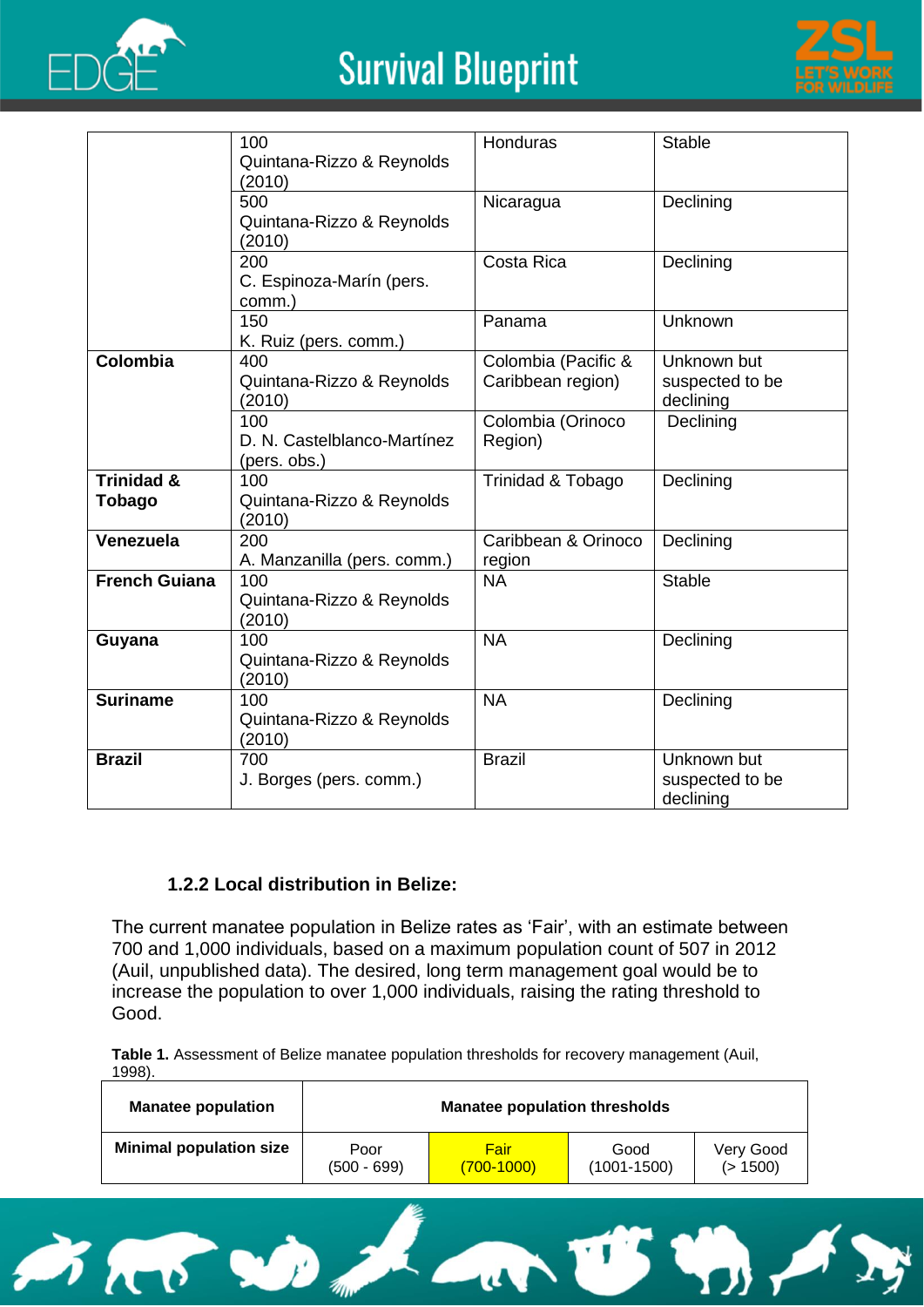



| Table 2. Belize manatee aerial survey population estimate by district 1998 |  |
|----------------------------------------------------------------------------|--|
|                                                                            |  |

| <b>District</b>    | <b>Site</b>                          | <b>Level of Protection</b>                      | Total # of<br><b>Animals</b> | <b>Reference(s)</b> |
|--------------------|--------------------------------------|-------------------------------------------------|------------------------------|---------------------|
| Corozal            | Corozal Bay                          | <b>Wildlife Sanctuary</b>                       | 72                           |                     |
| <b>Belize City</b> | <b>Belize City</b><br>Cayes & Rivers | <b>Wildlife Sanctuary</b>                       | 436                          |                     |
|                    | Southern<br>Lagoon                   | <b>Wildlife Sanctuary</b>                       | 120                          |                     |
| Stann-Creek        | Placencia<br>Lagoon                  | <b>Proposed Wildlife</b><br>Sanctuary (pending) | 179                          | (Auil, 1998)        |
| Toledo             | Indian Hill<br>Lagoon                | None                                            | 51                           |                     |
|                    | Port Honduras                        | Marine Reserve                                  | 31                           |                     |

#### **1.3 Protection status:**

Manatees are protected by the Marine Mammal Protection Act of 1972, the Endangered Species Act of 1973 (Comission, n.d.) in the United States of America. This species is also protected by the Convention on International Trade in Endangered Species of Wild Fauna and Flora (CITES) Appendix 1 (1973). In Belize, manatees are protected under section 88 of the Fisheries Resources Act 2020. It is illegal to feed, harass, harm, pursue, hunt, shoot, wound, kill, annoy, or molest manatees (Belize Fisheries Resources Bill, 2020). Despite the protection afforded to the species including the implementation of protected areas where the species occurs, it is not sufficient as many of the protection area lacks effective enforcement.

#### **1.4 Ecology, behaviour, and habitat requirements:**

Antillean manatees are known to frequent shallow coastal waters throughout the Caribbean and Gulf of Mexico. One of their most important habitats is found along the coast of Belize in rivers, lakes, lagoons, and coastal marine environments, including seagrass, mangrove, and coral reef ecosystems (Lefebvre, 2001). Antillean manatees are fully aquatic mammals, feeding on seagrasses, mangroves, algae, and other primary producers, and are obligated to consume freshwater periodically (Bacchus, Dunbar, & Self-sullivan, 2009). When found in marine or coastal environments, they tend to be located nearby access to freshwater (Powell et al., 1981; Powell & Rathbun, 1984; Rathbun et al., 1990; Olivera-Gomez & Mellink, 2005). Access to sheltered and quiet protected areas is essential for resting and for females with young calves; safe travel corridors and resting areas are also very important (Sullivan, 2008).

Manatees are gentle and slow-moving mammals that spend most of their time feeding, resting, and traveling. Generally, manatees have a long life span, with the reported age of a manatee in Florida over 66 years of age (Reep & Bonde, 2006). Manatee reaches sexual maturity as early as two to five years of age and has a long gestation time of about 12-14 months. Mothers bare one single offspring, and twins are very rare. (Reep & Bonde, 2006). The calves have a 1.5 to 2.5 years

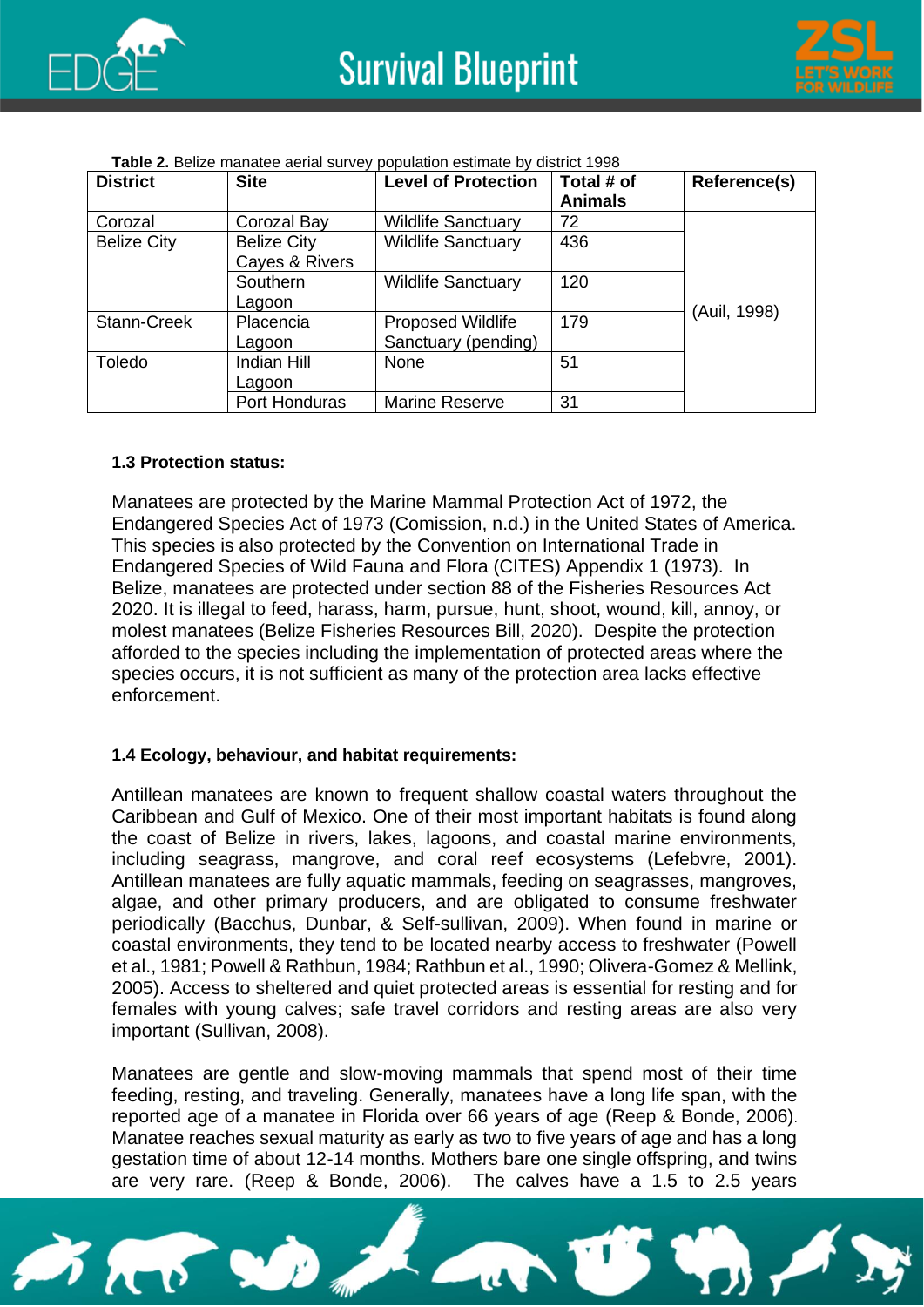



dependency period and mothers have a 2.5 to 3 year calving intervals (Reep & Bonde, 2006). Manatees can feed on a large variety of submerged, emergent, and floating vegetation and are said to consume approximately 5-10% of their body weight in vegetation daily and feeds for about four to eight hours daily (Reep & Bonde, 2006). Adults tend to average 400-550 kg and 2.7 – 3 m in length. These large mammals may rest submerged at the bottom or just below the surface of the water, but must come to the surface for air. Though slow-moving these mammals can move as fast as 25 km/h and have ten minutes breathing intervals (Reep & Bonde, 2006). However, the longest submerged record lasted 24 minutes (Reynolds 1981).

The Antillean manatees reside in habitat in water temperatures ranging from 20 -23  $\degree$ C, at shallow water depths of 1 – 4 m. They also need to have easy access to sufficient aquatic plants for food, and nearby freshwater access (Reep & Bonde, 2006).

| <b>Threat</b>                                                                      | Description of how this threat impacts the<br>species                                                                                                                                                                                                                                                                                                                                                                                                                                                                                                                                                                                                                                                    | Intensity of threat<br>(low, medium, high, critical<br>or unknown)                                                                                                                 |
|------------------------------------------------------------------------------------|----------------------------------------------------------------------------------------------------------------------------------------------------------------------------------------------------------------------------------------------------------------------------------------------------------------------------------------------------------------------------------------------------------------------------------------------------------------------------------------------------------------------------------------------------------------------------------------------------------------------------------------------------------------------------------------------------------|------------------------------------------------------------------------------------------------------------------------------------------------------------------------------------|
| Boat traffic-related<br>incidents                                                  | Manatees are hit by speed boats causing<br>injuries or even death. With increasing tourism<br>in Belize thousands of tourists flock to the<br>country, many of whom engaging in marine<br>tours and adventures. This causes an increase<br>in boating activities particularly by tour boats<br>within known manatee habitats and has<br>resulted in an increasing trend of manatee boat<br>collisions. Since 1995 there were a total of 133<br>verified manatee stranding incidents. Manatees<br>at all life stages were captured in Belize from<br>1997-2019 (n=180) during health assessments,<br>and twenty-seven percent of the assessed<br>individuals had at least one watercraft-related<br>scar. | Low in Corozal Bay<br>High in Belize City Cayes &<br><b>Rivers</b><br>Low in Southern Lagoon<br>Medium in Placencia<br>Lagoon<br>Low in Indian Hill Lagoon<br>Low in Port Honduras |
| Sewage and other<br>effluents                                                      | Improper sewage disposal can cause pollution<br>of water bodies and feeding resources which<br>can impact manatee's health. This is a great<br>long-term concern align with population rises (<br>population grew approximately 10% between<br>the years 2015 - 2020 (Belize Population -<br>LIVE)) and the impact of increased improper<br>sewage disposal within the environment and its<br>detrimental impact on not only the environment<br>and wildlife, but also human health as well.                                                                                                                                                                                                             | Low in Corozal Bay<br>Low in Belize City Cayes &<br><b>Rivers</b><br>Low in Southern Lagoon<br>High in Placencia Lagoon<br>Low in Indian Hill Lagoon<br>Unknown in Port Honduras   |
| Alteration and destruction<br>of habitat (coastal land<br>reclamation/development) | Loss of critical habitat due to new infrastructure<br>and unsustainable development of coastal<br>areas, such as mangrove habitat. The majority<br>of this development is a result of the growing<br>tourism industry and the demand for more<br>accommodation and tourism-related                                                                                                                                                                                                                                                                                                                                                                                                                       | Medium in Corozal Bay<br>High in Belize City Cayes &<br><b>Rivers</b><br>Low in Southern Lagoon<br>Low in Indian Hill Lagoon<br>High in Placencia Lagoon                           |

#### **1.5 Threat analysis:**

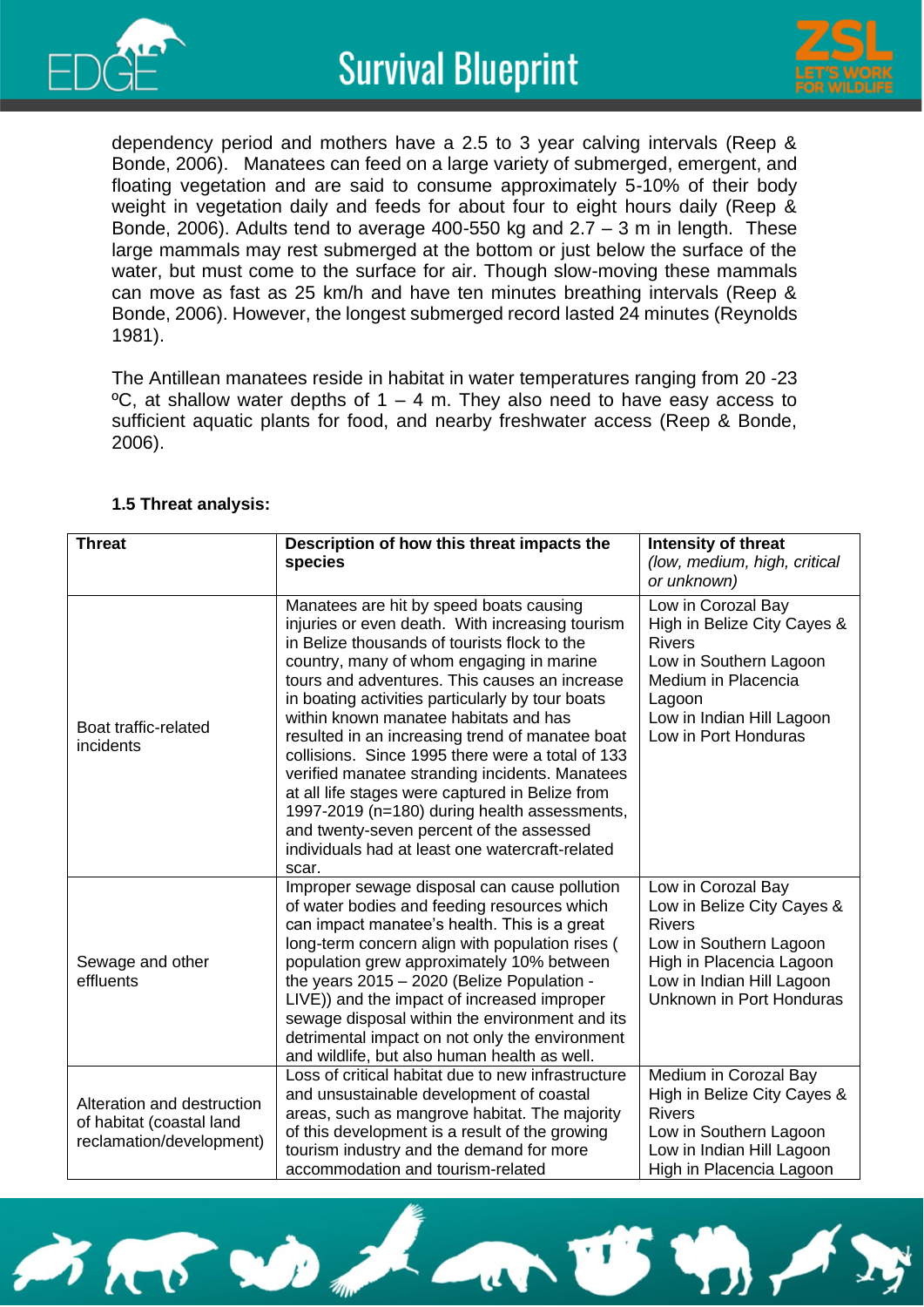



|                                                                                | experiences. As tourism numbers continue to<br>grow the ability of environmental agencies to                                                                                                                                                                                                                                                                                                                                                                          | Low in Indian Hill Lagoon<br>Low in Port Honduras                                                                                                                                       |
|--------------------------------------------------------------------------------|-----------------------------------------------------------------------------------------------------------------------------------------------------------------------------------------------------------------------------------------------------------------------------------------------------------------------------------------------------------------------------------------------------------------------------------------------------------------------|-----------------------------------------------------------------------------------------------------------------------------------------------------------------------------------------|
|                                                                                | monitor and enforce development regulations<br>are limited.                                                                                                                                                                                                                                                                                                                                                                                                           |                                                                                                                                                                                         |
| Pollution by<br>agriculture/aquaculture<br>practices                           | Pollution of water bodies and feeding resources<br>caused by agricultural and aquaculture runoff<br>can impact manatee habitat and health. As<br>Belize's population increases and the demand<br>for food increases, as well and results in<br>increased agricultural production and an<br>increase in the environmental impact caused by<br>agricultural runoff and waste-water released<br>into the environment from the aquaculture<br>industries.                 | Low in Corozal Bay<br>Low in Belize City Cayes &<br><b>Rivers</b><br>Low in Southern Lagoon<br>Medium in Placencia<br>Lagoon<br>Low in Indian Hill Lagoon<br>High in Port Honduras      |
| Entanglement in fishing<br>gears/Incidental catch<br>through fishing practices | Manatees being entangled in nets and<br>improperly discarded lines that may cause<br>them to lose limbs and even cause drowning.<br>Though there is currently the passage of<br>Fisheries Resources Act No. 7 Section 88 of<br>2020 to phase out the use of the destructive<br>fishing gear, the capacity to enforce that bill is<br>minimum as many of these nets are unlicensed<br>and are used in very remote areas and at night<br>to evade authorities.          | Low in Corozal Bay<br>Low in Belize City Cayes &<br><b>Rivers</b><br>Low in Southern Lagoon<br>Medium in Placencia<br>Lagoon<br>Medium in Indian Hill<br>Lagoon<br>Low in Port Honduras |
| Illegal hunting/poaching                                                       | Manatees are being hunted for food or for other<br>reasons, which can seriously impact an already<br>endangered population. Historical overhunting<br>of this species has led to manatees becoming<br>endangered. Though there are not many<br>reports of hunting, these activities continue to<br>be of concern as it is difficult to monitor or<br>measure its exact impact on the species today.                                                                   | Low in Corozal Bay<br>Low in Belize City Cayes &<br><b>Rivers</b><br>Low in Southern Lagoon<br>Medium in Placencia<br>Lagoon<br>Low in Indian Hill Lagoon<br>Low in Port Honduras       |
| Plastic pollution                                                              | Manatees generally feed on submerged and<br>emergent vegetation. Often plastic is broken<br>down into small particles that become sediment<br>at the bottom of the seafloor, and thus can be<br>ingested by manatees when feeding on<br>seagrass. Plastic is being banned in Belize and<br>its impact on the environment and wildlife is<br>expected to be lowered significantly<br>considering the environmental agency's ability<br>to monitor and enforce the ban. | Low in Corozal Bay<br>Medium in Belize City<br>Cayes & Rivers<br>Low in Southern Lagoon<br>Low in Placencia Lagoon<br>Low in Indian Hill Lagoon<br>Medium in Port Honduras              |
| Natural disasters                                                              | Natural disasters, such as hurricanes can<br>displace manatees through flooding, heavy<br>wind and strong ocean waves. As the world<br>continues to be impacted by climate change,<br>natural disasters are not only expected to<br>increase but to be significantly stronger,<br>drastically damaging both the environment and<br>wildlife.                                                                                                                          | Medium in Corozal Bay<br>Medium in Belize City<br>Cayes & Rivers<br>Low in Southern Lagoon<br>Low in Placencia Lagoon<br>Low in Indian Hill Lagoon<br>Low in Port Honduras              |

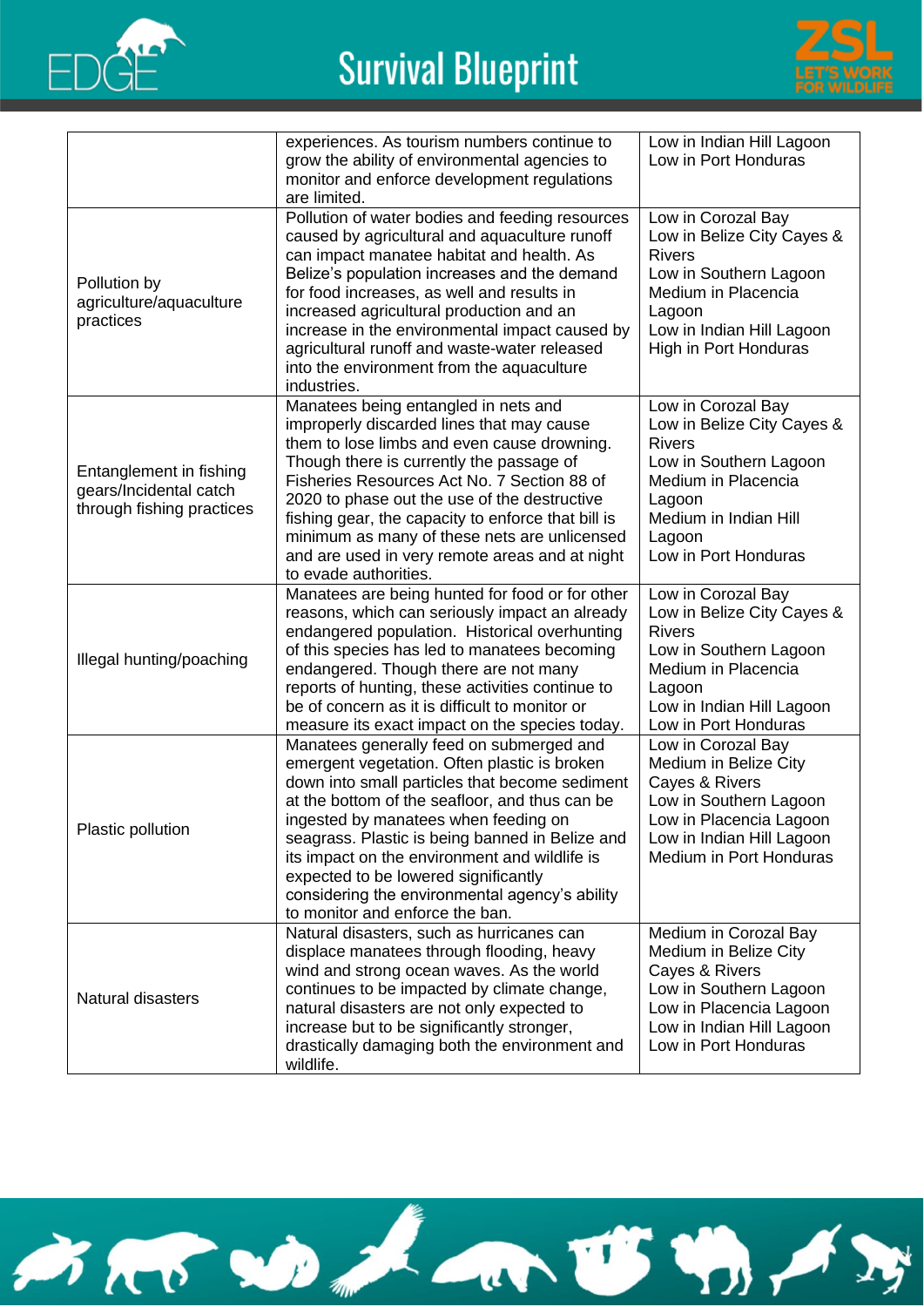



#### **1.6 Stakeholder analysis:**

| <b>Stakeholder</b>                       | Stakeholder's<br>interest in the<br>species'<br>conservation           | <b>Current activities</b>                                                                                                                                                                                                                                                                                                                                                                                                                                                                 | <b>Impact</b><br>(positive, negative or both)                                                                                                                                                                                                                                                                                                                                                                                                                                                                 | <b>Intensity</b><br>of impact<br>(low,<br>medium,<br>high or<br>critical) |
|------------------------------------------|------------------------------------------------------------------------|-------------------------------------------------------------------------------------------------------------------------------------------------------------------------------------------------------------------------------------------------------------------------------------------------------------------------------------------------------------------------------------------------------------------------------------------------------------------------------------------|---------------------------------------------------------------------------------------------------------------------------------------------------------------------------------------------------------------------------------------------------------------------------------------------------------------------------------------------------------------------------------------------------------------------------------------------------------------------------------------------------------------|---------------------------------------------------------------------------|
| <b>Belize Port</b><br>Authority          | Maritime<br>Enforcement                                                | As a part of their mandate,<br>the Belize Port Authority<br>manages and oversees<br>the maritime activities<br>including the enforcement<br>of the laws and<br>regulations. With that<br>mandate the Port<br>Authority can be of critical<br>assistance to the project<br>considering the main<br>threat to manatees in<br>Belize is boats. They can<br>assist in designating slow<br>speed areas and other<br>regulations that can<br>ameliorate some of the<br>boating-related threats. | Positive/Negative.<br>The impact of the Port<br>Authority can be both<br>positive and negative<br>considering their<br>commitment to assist in<br>conservation projects.<br>With their commitment<br>and support it can address<br>some of the unchecked<br>boating activities that<br>impact manatees. If they<br>do not participate or<br>support conservation<br>activities it will negatively<br>impact conservation<br>efforts to lower the<br>number of manatees<br>impacted by maritime<br>activities. | High                                                                      |
| <b>Belize</b><br>Tourism<br><b>Board</b> | Government<br>body with<br>responsibility<br>for tourism<br>activities | The Belize Tourism Board<br>operates under the<br>Ministry of Tourism & Civil<br>Aviation with the mandate<br>that includes sustainable<br>tourism. The Tourism<br>Board has been<br>implementing strategies<br>and regulations to<br>promote more eco-friendly<br>tourism activities in Belize.<br>Under the sustainable<br>tourism sector, the tourism<br>impact on manatees can<br>be addressed and the<br>importance of<br>safeguarding the species<br>promoted.                      | Positive/Negative.<br>The Belize Tourism Board<br>can impact manatee<br>conservation projects<br>positively or negatively.<br>This also is dependent on<br>their commitment to the<br>project. Their commitment<br>can promote a change for<br>more sustainable manatee<br>tourism activities. Should<br>they not participate it will<br>be more difficult to<br>address the unsustainable<br>tourism activities that may<br>impact manatees.                                                                 | High                                                                      |
| <b>Fisheries</b><br>Department           | Government<br>body with<br>responsibility<br>for Wildlife              | The Fisheries Department<br>is a government agency<br>with the mandate that<br>covers marine mammals<br>including manatees.<br>Through their mandate,<br>they can provide support                                                                                                                                                                                                                                                                                                         | Positive/Negative.<br>The Fisheries Department<br>can provide a positive<br>impact on manatee<br>conservation projects as<br>the department can<br>provide the regulations                                                                                                                                                                                                                                                                                                                                    | High                                                                      |

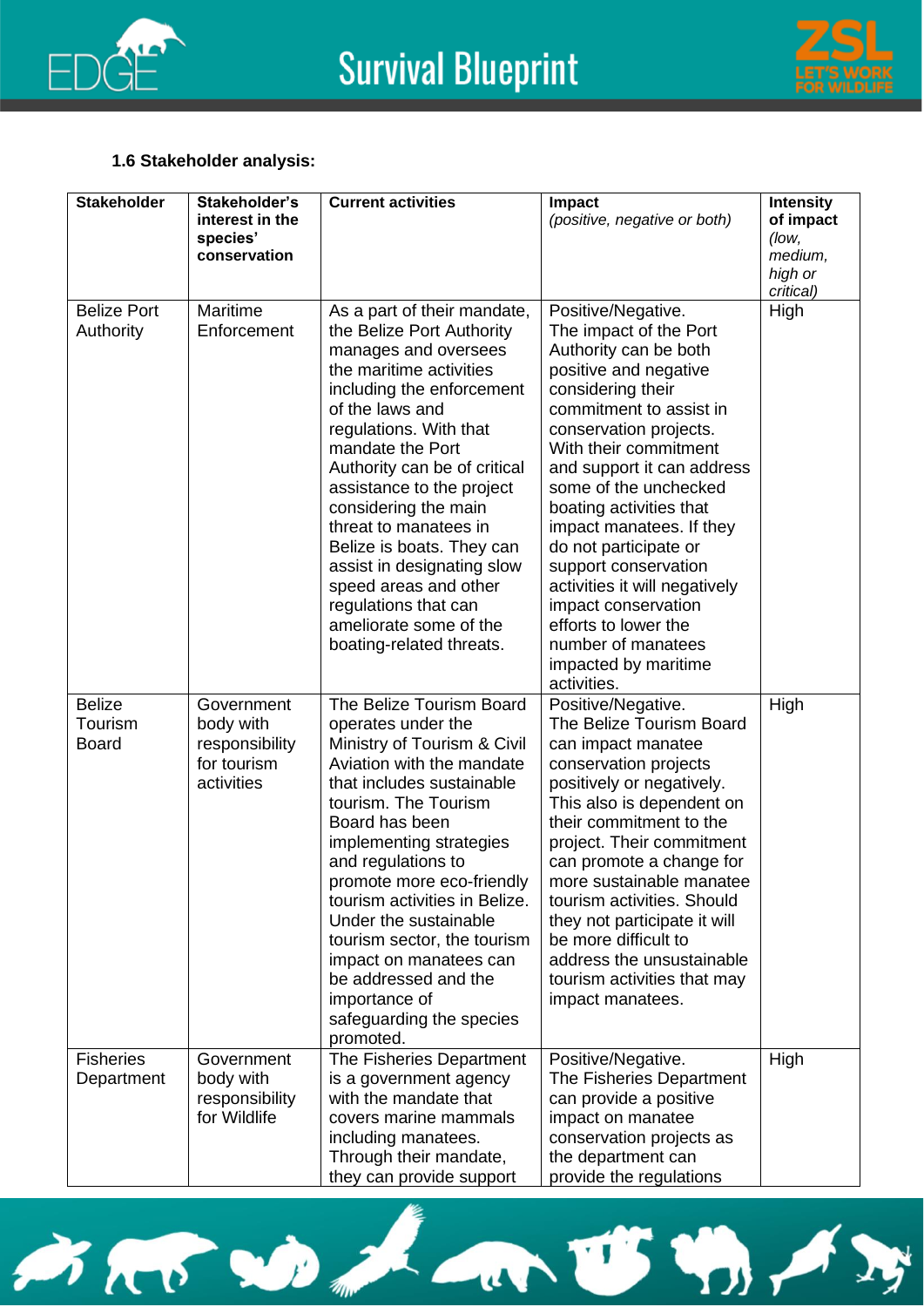



|                                |                                                                                                                                                                                                                                                                                                                             | through regional<br>treaties/agreements and<br>partnerships promoting<br>manatee conservation as<br>well as passing and<br>implementing laws and<br>regulations that safeguard<br>manatees and their<br>habitats.                                                                                                                                                                  | needed to protect the<br>species as well as support<br>for enforcing those<br>regulations. Without their<br>participation, it can<br>provide a negative impact<br>as it would be difficult to<br>protect the species without<br>the necessary regulations<br>and laws and their<br>enforcement.                                                                                                                                                                                                                                     |      |
|--------------------------------|-----------------------------------------------------------------------------------------------------------------------------------------------------------------------------------------------------------------------------------------------------------------------------------------------------------------------------|------------------------------------------------------------------------------------------------------------------------------------------------------------------------------------------------------------------------------------------------------------------------------------------------------------------------------------------------------------------------------------|-------------------------------------------------------------------------------------------------------------------------------------------------------------------------------------------------------------------------------------------------------------------------------------------------------------------------------------------------------------------------------------------------------------------------------------------------------------------------------------------------------------------------------------|------|
| Boaters &<br>Tour<br>companies | Boaters and<br>tour<br>companies<br>use manatees<br>for their<br>livelihoods in<br>the form of<br>tourism to<br>generate<br>income.                                                                                                                                                                                         | Boat collisions are the<br>leading case of manatee<br>deaths in Belize. Boaters<br>and tour companies use<br>the waterways weekly for<br>tourism activities and their<br>livelihoods. By attending<br>meetings, manatee tour-<br>guide and boater training,<br>may improve adherence to<br>boating manatee<br>regulations which can be<br>critical in safeguarding the<br>species. | Positive/Negative.<br>They can provide a<br>positive impact on<br>manatee conservation<br>projects with their support<br>and participation. Should<br>they participate in<br>meetings and training,<br>they would be more aware<br>of the risk of boat<br>collisions to manatees,<br>and more likely to change<br>behaviors that may<br>negatively impact<br>manatees. Should they<br>not participate and are not<br>informed they can harm<br>the species through<br>reckless boating and<br>environmentally negative<br>behavior. | High |
| Local<br>Communities           | The<br>communities<br>benefit<br>economically<br>from tourism<br>activities as<br>tourists visiting<br>these<br>communities<br>to see<br>manatees<br>purchase food,<br>souvenirs, etc.<br>from the local<br>communities.<br>Also, with<br>manatee<br>presence<br>potentially<br>associated<br>with tourism<br>interest, the | Communities participate in<br>trainings within the area,<br>attend meetings, and<br>provide insight on issues<br>and threats to the species<br>within their communities.                                                                                                                                                                                                           | Positive/Negative.<br>These communities can<br>have a positive and a<br>negative impact, as their<br>support for eco-friendly<br>and environmentally<br>sustainable practices will<br>also support the<br>conservation of the<br>species. It can negatively<br>impact the species as<br>poorly managed tourism<br>can lead to unsustainable<br>numbers of people in<br>manatee habitat can<br>increase the<br>aforementioned threats to<br>the species.                                                                             | High |

SEE SO La US 4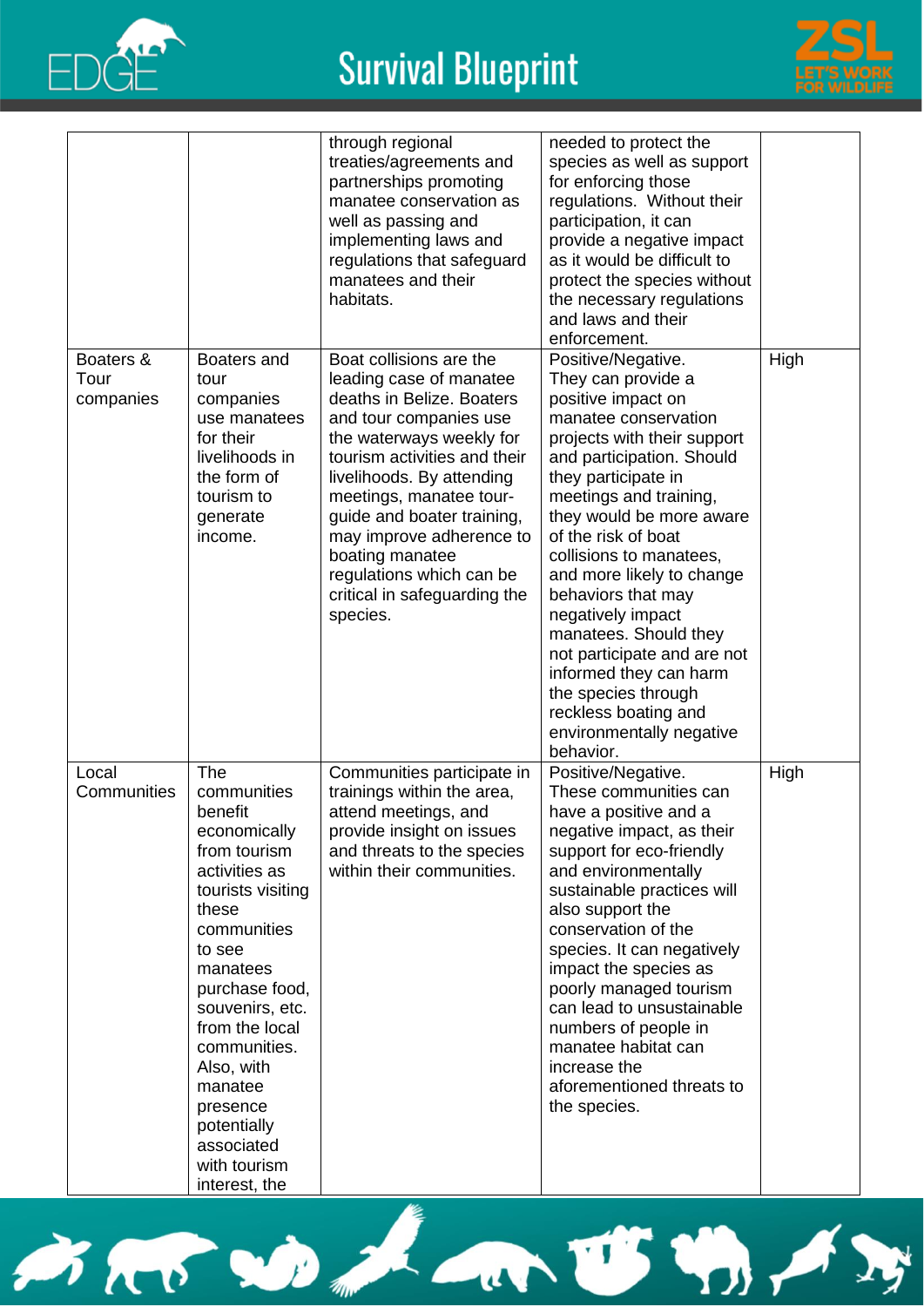



| <b>Fishers</b> | government is<br>compelled to<br>secure these<br>areas for<br>manatee<br>survival.<br>Fishers using<br>unsustainable<br>fishing gears, | Awareness in fishing<br>communities to highlight                                                                                              | Positive/Negative.<br>Gill-nets have been a gear                                                                                                                                                                                                                                                                                                                                                                                                                                                                                                                                                                                                                                                                                                                                                                                                                                                                                                                        | High |
|----------------|----------------------------------------------------------------------------------------------------------------------------------------|-----------------------------------------------------------------------------------------------------------------------------------------------|-------------------------------------------------------------------------------------------------------------------------------------------------------------------------------------------------------------------------------------------------------------------------------------------------------------------------------------------------------------------------------------------------------------------------------------------------------------------------------------------------------------------------------------------------------------------------------------------------------------------------------------------------------------------------------------------------------------------------------------------------------------------------------------------------------------------------------------------------------------------------------------------------------------------------------------------------------------------------|------|
|                | such as gill-<br>nets can result<br>in manatee<br>bycatch, or<br>fishers in<br>some cases<br>intentionally<br>hunt the<br>species.     | the negative impact of<br>their gear on the<br>environment. There is also<br>a proposed phase-out and<br>ban of destructive fishing<br>gears. | used for many generations<br>and its ban will impact gill-<br>net users as they will be<br>forced to switch to more<br>sustainable gear, or<br>alternative livelihoods.<br>There is currently a<br>phase-out of the gear<br>which can smooth the<br>transition until the<br>eventual ban. The long-<br>term use of unsustainable<br>fishing gears has<br>diminished fishing stocks<br>and generated a high<br>percentage of bycatch<br>including protected<br>species such as<br>manatees, turtles whales<br>etc. The ban will have a<br>positive impact on the<br>environment, wildlife and<br>human livelihoods. The<br>promotion of fishers<br>transitioning to the use of<br>more sustainable fishing<br>techniques will support<br>increased fish stocks<br>through the reduction in<br>juvenile fish often caught<br>in fishing gears such as<br>gill nets. This will enable<br>juvenile fish to have the<br>opportunity to grow and<br>reproduce. This will also |      |
|                |                                                                                                                                        |                                                                                                                                               | have a positive yield to the<br>sports fishing industry<br>which contributes<br>significantly to the Belize<br>economy as it will                                                                                                                                                                                                                                                                                                                                                                                                                                                                                                                                                                                                                                                                                                                                                                                                                                       |      |
|                |                                                                                                                                        |                                                                                                                                               | contribute to ensuring<br>long-term sustainable fish<br>stocks for sport fishing.                                                                                                                                                                                                                                                                                                                                                                                                                                                                                                                                                                                                                                                                                                                                                                                                                                                                                       |      |

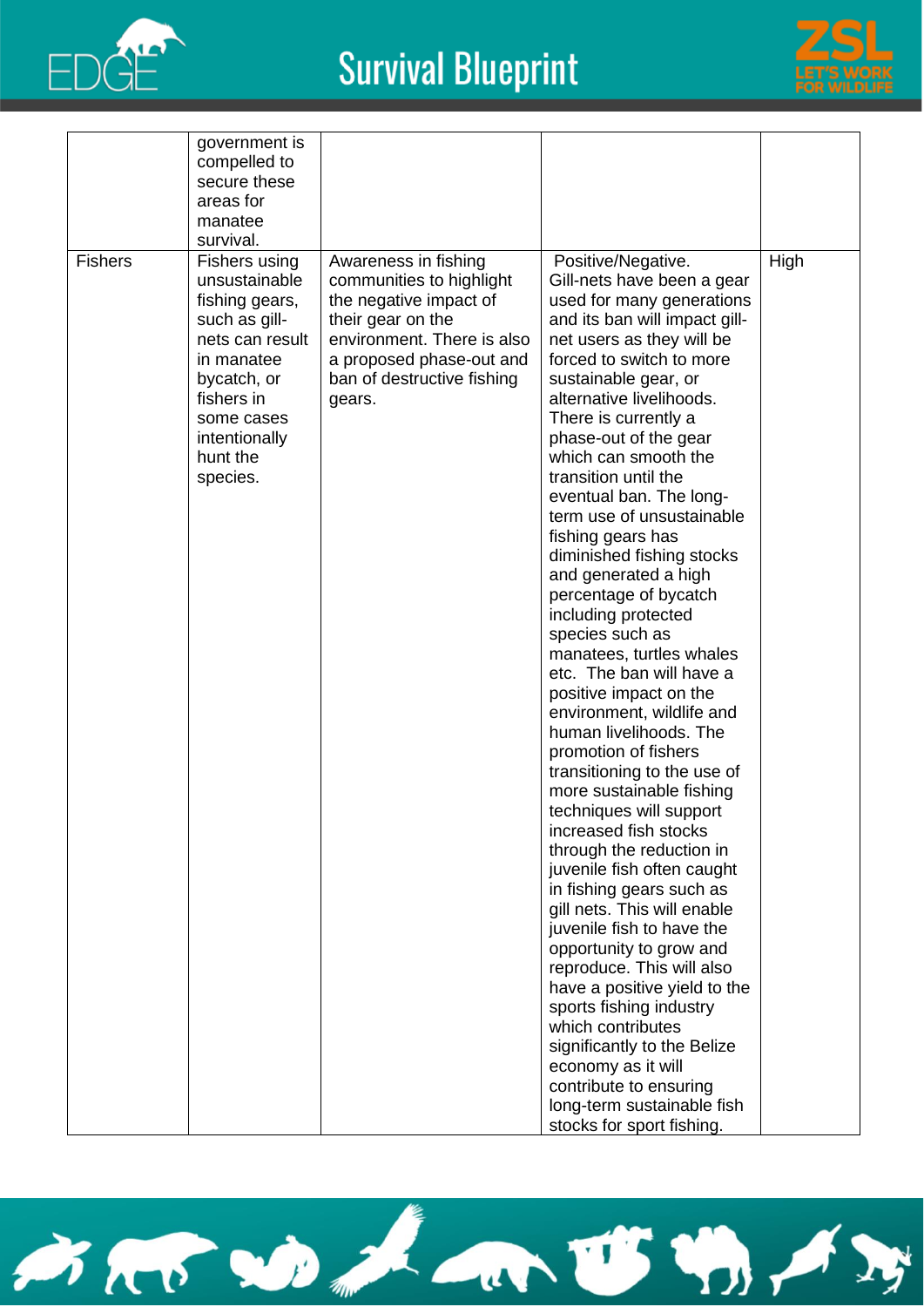



**1.7 Context and background information that will affect the success of any conservation action for this species:**

| <b>Country: Belize</b>                              | <b>Description</b>                                                                                                                                                                                                                                                                          | <b>Barriers to conservation</b>                                                                                                                                                                                                                          | <b>Opportunities for conservation</b>                                                                                                                                                                                                                                    |
|-----------------------------------------------------|---------------------------------------------------------------------------------------------------------------------------------------------------------------------------------------------------------------------------------------------------------------------------------------------|----------------------------------------------------------------------------------------------------------------------------------------------------------------------------------------------------------------------------------------------------------|--------------------------------------------------------------------------------------------------------------------------------------------------------------------------------------------------------------------------------------------------------------------------|
| Socio-cultural<br>effects and<br>cultural attitudes | Historically manatees have been<br>hunted for food within different ethnic<br>groups and communities. Though<br>poaching pressures have lessened<br>there are still occasional incidents.                                                                                                   | Today reports of poaching have<br>significantly decreased to about 1-3<br>reports of poaching a year. If these<br>practices are not halted they can<br>contribute to the decrease in the<br>population size placing the species<br>at even greater risk. | Forming partnerships with local communities can<br>bring conservation awareness in areas where<br>poaching occurs and can facilitate opportunities to<br>learn from poachers and use this information to put<br>measures in place to address poaching pressures.         |
| Economic<br>implications                            | Tourism is the number one driver of<br>Belize's economy and employs many<br>Belizean. Manatees provide a tourism<br>opportunity in the form of manatee<br>tours that generate income for many<br>households. Conservation of the<br>manatees ensures longevity for the<br>tourism industry. | Increased tourism means increased<br>revenue as well as boats and<br>boating activities. With the revenues<br>that tourism brings, it may also result<br>in difficulties to pass boating laws as<br>well as its enforcement.                             | Increased tourism revenues may provide financial<br>support to the conservation of the species as well<br>as avenues to promote the protection and<br>conservation of the species.                                                                                       |
| Existing<br>conservation<br>measures                | The Clearwater Marine Aquarium<br>Research Institute, formally the Sea to<br>Shore Alliance, Belize Marine<br>Mammal Stranding Network, Belize<br>Fisheries Department are working to<br>put conservation actions in place to<br>safeguard manatees in Belize since<br>1996.                | These entities all play a crucial role<br>in the effective management of the<br>manatee. This collaboration is<br>crucial to the success of manatee<br>conservation efforts and can present<br>barriers to success without a<br>coordinated effort.      | Should all these organizations be able to work<br>closely together, these efforts can result in<br>improved laws and penalties to protect manatees,<br>enforcement, better-managed manatee protected<br>areas, and proposals for additional priority<br>protected areas. |
| Administrative/<br>political set-up                 | The government of Belize is the<br>ultimate entity responsible for                                                                                                                                                                                                                          | Without government will power it can<br>impede efforts to implement the                                                                                                                                                                                  | Having strong government support and<br>engagement for manatee conservation presents a                                                                                                                                                                                   |

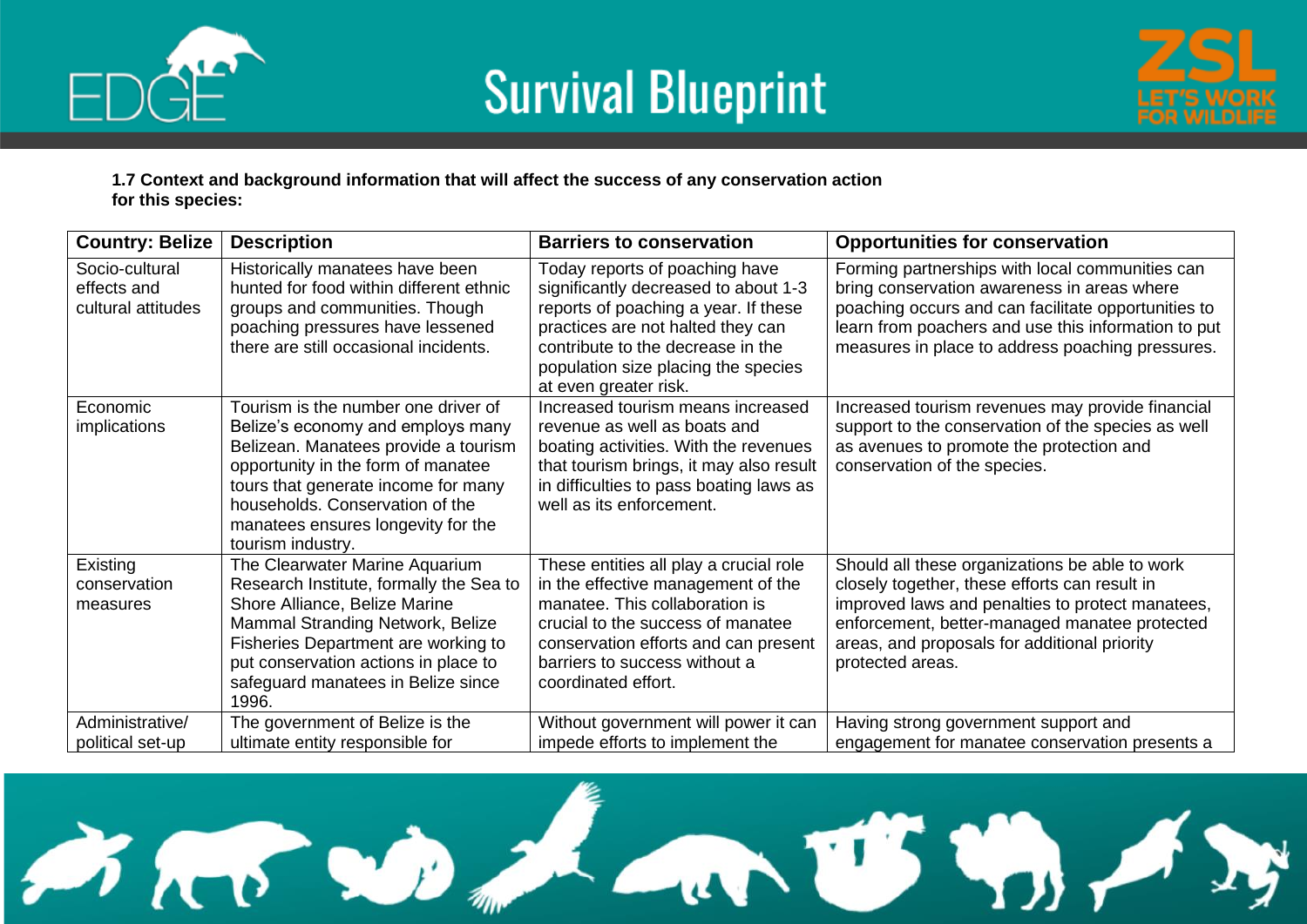



|                                 | manatees in Belize, Human<br>livelihoods is a government priority,<br>while environment and wildlife<br>protection are secondary and may not<br>get the necessary government<br>attention.                                                                                                                   | required regulations, which can<br>affect conservation actions that seek<br>to protect the species. For instance,<br>the approval and enforcement of<br>manatee no-wake zones are crucial<br>for the protection of the species and<br>cannot be carried out effectively (or<br>at all) without government support,<br>which can lead to a detrimental<br>impact on the population.                       | huge opportunity to implement the necessary<br>regulation and enforcement, and better<br>environmental management of manatees.                                                                                                                                                                                                                                              |
|---------------------------------|--------------------------------------------------------------------------------------------------------------------------------------------------------------------------------------------------------------------------------------------------------------------------------------------------------------|----------------------------------------------------------------------------------------------------------------------------------------------------------------------------------------------------------------------------------------------------------------------------------------------------------------------------------------------------------------------------------------------------------|-----------------------------------------------------------------------------------------------------------------------------------------------------------------------------------------------------------------------------------------------------------------------------------------------------------------------------------------------------------------------------|
| Local expertise<br>and interest | Belize has considerable local and<br>knowledgeable individuals in the field<br>of manatee conservation. These<br>individuals are capable of leading and<br>carrying out conservation actions to<br>safeguard the species.                                                                                    | Though there is good local<br>expertise, if there is no commitment<br>to support and promote the<br>participation of this local expertise in<br>manatee conservation actions it may<br>result in a lack of local support. With<br>the local experts discouraged this<br>knowledge may not be shared with<br>the next generation or translate into<br>successful conservation efforts into<br>the future. | Having established capacity in this area the pooling<br>of local expertise can reduce training costs, and<br>support more effective species management,<br>recovery and future efforts.                                                                                                                                                                                     |
| <b>Resources</b>                | Expertise, fieldwork equipment (i.e.<br>research & rescue boats, trucks,<br>rescue equipment, office equipment),<br>and other vital resources (additional<br>rehab facilities, office etc.) are<br>necessary to successfully implement<br>the conservation strategy to safeguard<br>the endangered manatees. | Without the critical resources<br>needed to implement the<br>conservation strategy, it will likely<br>impact the ability of the conservation<br>strategy to be successful.                                                                                                                                                                                                                               | Manatee conservation in Belize has established<br>resource structures in place, however, the lack of<br>funds to support and maintain the program<br>activities can limit the effectiveness of its<br>implementation. Having the necessary support and<br>resources can ensure positive results to<br>conservation actions to safeguard the species and<br>its environment. |

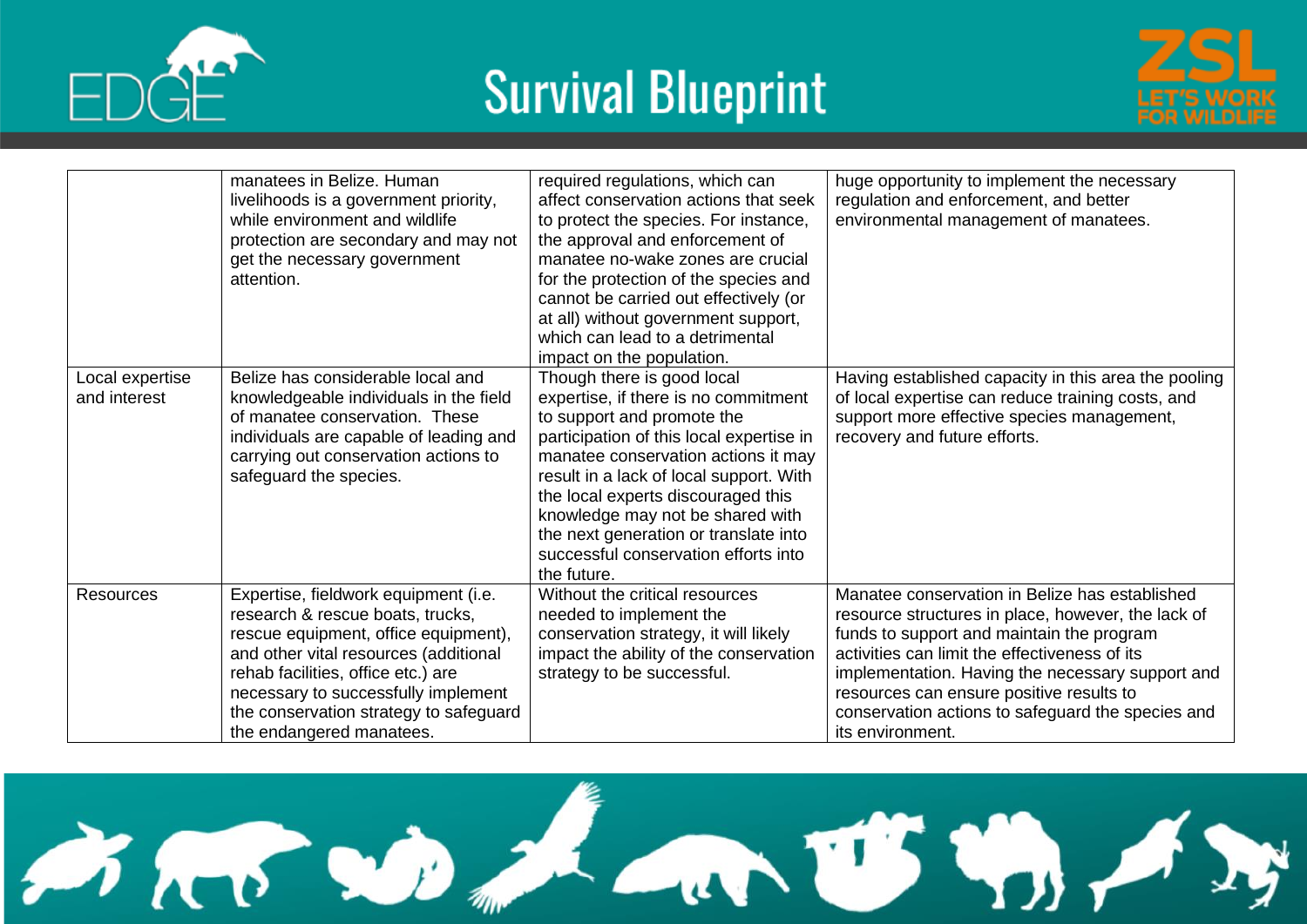





#### **2. ACTION PROGRAMME**

| Vision (30-50 years)                                                                              |                                                             |
|---------------------------------------------------------------------------------------------------|-------------------------------------------------------------|
| Thriving population of Antillean Manatees in Belize                                               |                                                             |
| Goal(s) (5-10 years)                                                                              |                                                             |
| Belize manatee population recovering and estimated at greater than 1,000 individuals              |                                                             |
| <b>Objectives</b>                                                                                 | <b>Prioritization</b><br>(low, medium,<br>high or critical) |
| Strengthen the National Manatee Working Group (NMWG)                                              | Low                                                         |
| Design and implement a coordinated public awareness and outreach campaign                         | High                                                        |
| Continued monitoring of manatee population health, movement, behaviour, habitat usage and threats | High                                                        |
| Increase manatee protected area management in Belize                                              | Critical                                                    |
| Increase law enforcement in manatee high impact areas to reduce manatee stranding incidents       | Medium                                                      |

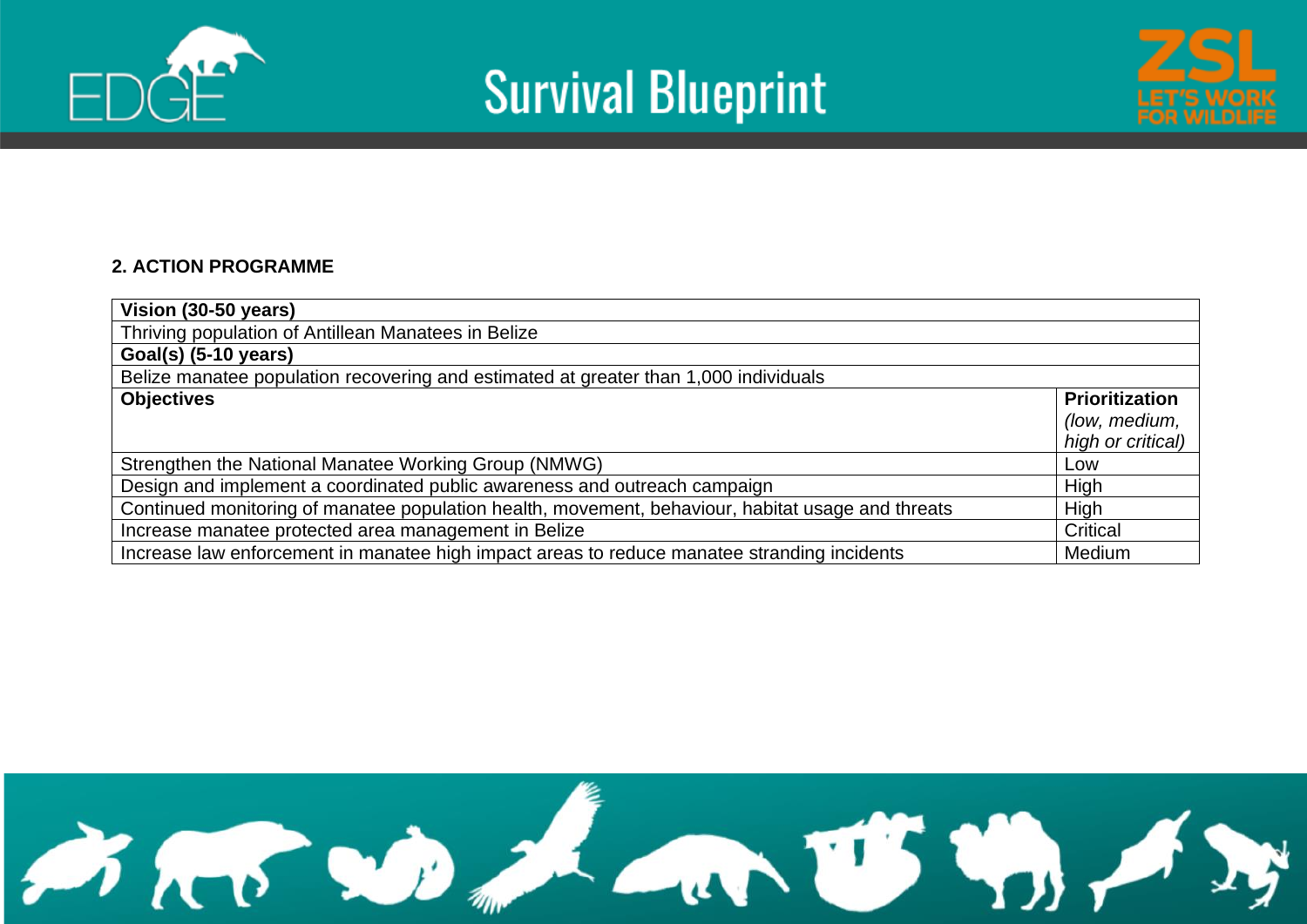



| <b>Activities</b>                                                                                                                                                                                                | Country /<br>region | <b>Priority</b><br>(low,        | <b>Associate</b><br>d costs | <b>Time</b><br>scale | Responsible<br>stakeholders                     | <b>Indicators</b>                                                                                                                                                                                         | <b>Risks</b>                                                                                    | <b>Activity type</b>                   |
|------------------------------------------------------------------------------------------------------------------------------------------------------------------------------------------------------------------|---------------------|---------------------------------|-----------------------------|----------------------|-------------------------------------------------|-----------------------------------------------------------------------------------------------------------------------------------------------------------------------------------------------------------|-------------------------------------------------------------------------------------------------|----------------------------------------|
|                                                                                                                                                                                                                  |                     | medium.<br>high or<br>critical) | (currency)                  |                      |                                                 |                                                                                                                                                                                                           |                                                                                                 |                                        |
| <b>Objective 1: Strengthening the National Manatee Working Group (NMWG)</b>                                                                                                                                      |                     |                                 |                             |                      |                                                 |                                                                                                                                                                                                           |                                                                                                 |                                        |
| 1.1 Continue strengthening<br>the National Manatee<br>Working Group with<br>increased training, team<br>building and frequent<br>meetings under the<br>coordination of the Belize<br><b>Fisheries Department</b> | <b>Belize</b>       | High                            | 500 USD/<br>year            | 10 Years             | CZMAI and<br><b>Fisheries</b><br>Department     | - Annual list of NMWG<br>capacity building meetings<br>(including target of<br>meeting, minutes)<br>Capacity building<br>mechanisms implemented<br>for NMWG per year                                      | Lack of members<br>participating in or<br>attending meetings                                    | Management                             |
| 1.2 Implement the planned<br>fundraising strategy for<br><b>NMWG</b>                                                                                                                                             | <b>Belize</b>       | Critical                        | 1,000 USD/<br>year          | 8<br>Years           | <b>NMWG</b><br>(Financial<br>sub-<br>committee) | • NMWG Fundraising<br>Strategy (FS)<br>• Monitoring and evaluation<br>reports on the<br>implementation of NMWG<br>$FS - 3rd$ , 6 <sup>th</sup> , 9 <sup>th</sup> year<br>• Total funds raised per<br>vear | Proposed strategy<br>not as successful as<br>expected                                           | Management                             |
| 1.3 Support NWMG<br>engagement with coastal<br>enforcement and<br>management authorities                                                                                                                         | <b>Belize</b>       | Critical                        | 3,000 USD/<br>year          | 10 Years             | <b>NMWG</b>                                     | • Trends in participation of<br>coastal enforcement and<br>management authorities<br>at NMWG meetings (per<br>vear)                                                                                       | Management<br>authorities lacking the<br>resource or will to<br>enforce regulations<br>and laws | Management/Edu<br>cation/<br>Awareness |
| 1.4 Support NWMG<br>engagement with the<br>private sector in manatee<br>conservation                                                                                                                             | <b>Belize</b>       | Medium                          | 500 USD/<br>year            | 10 Years             | <b>NMWG</b>                                     | • Trends in private sector<br>participation at NMWG<br>meetings (per year)                                                                                                                                | The lack of interest or<br>recourse from the<br>private sector                                  | Awareness/<br>Education                |

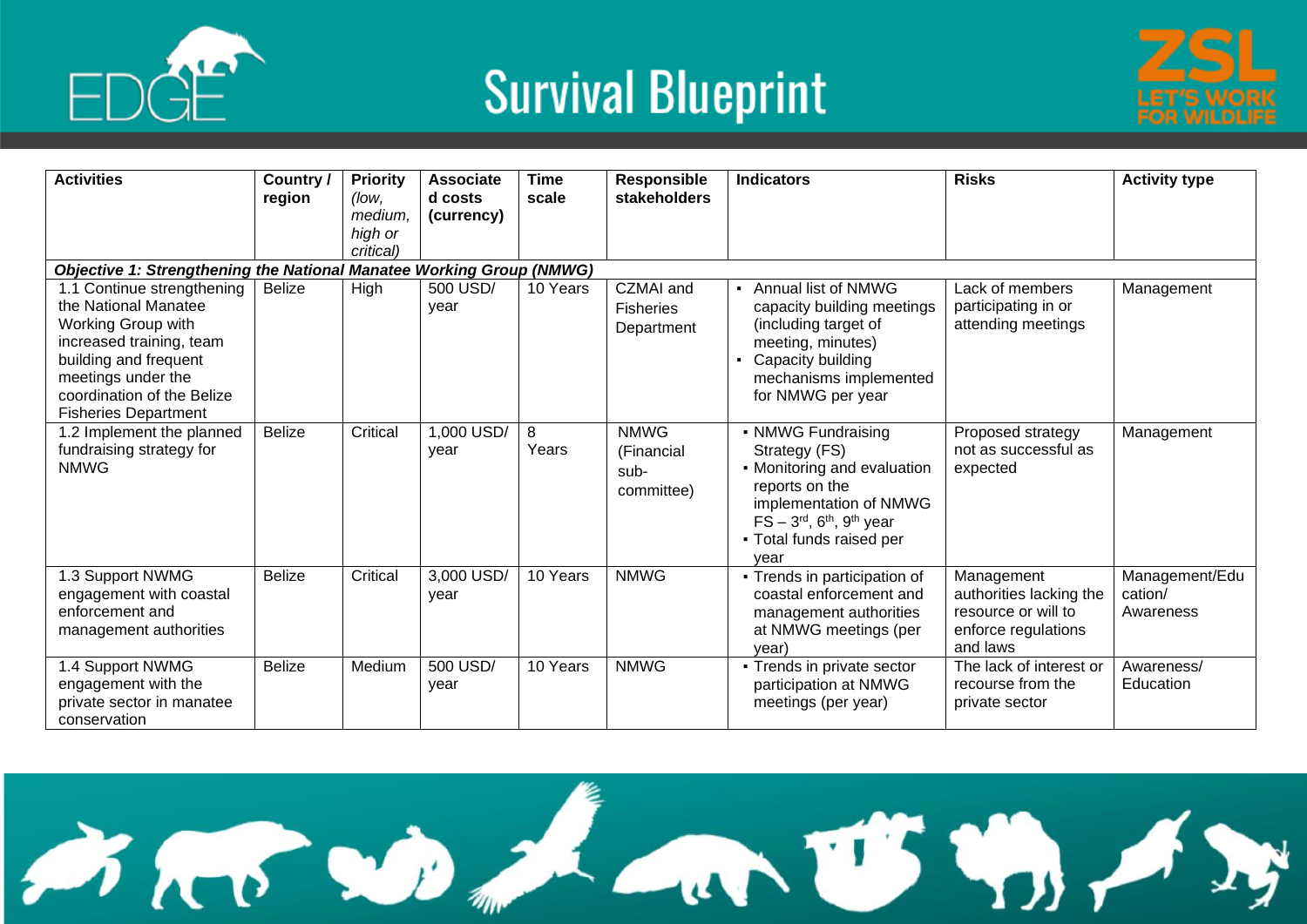



|                                                                                                                                           |               |      |                    |          |                                                                               | • Trends in financial support<br>from the private sector in<br>Belize (per year)                                                                                                                                                                                                                                                    |                                                                                                                                                    |             |
|-------------------------------------------------------------------------------------------------------------------------------------------|---------------|------|--------------------|----------|-------------------------------------------------------------------------------|-------------------------------------------------------------------------------------------------------------------------------------------------------------------------------------------------------------------------------------------------------------------------------------------------------------------------------------|----------------------------------------------------------------------------------------------------------------------------------------------------|-------------|
| 1.5 Promote cooperation<br>and exchange of<br>information on manatee<br>conservation at national<br>and regional levels                   | <b>Belize</b> | High | 500 USD/<br>year   | 10 Years | <b>NMWG</b><br>(through<br><b>SACD TCP</b><br>and TIDE<br>TRIGOH; N.<br>Auil) | • Trends in Belize<br>participation in regional<br>meetings re. manatee<br>research and conservation<br>(per year)<br>• Number of transboundary<br>meetings between Belize<br>organizations and<br>Mexican / Guatemalan /<br>Honduran organizations<br>(per year)<br>- Number of NMWG<br>meetings with participation<br>from Mexico | Not having<br>participation by all<br>countries within the<br>region                                                                               | Partnership |
| 1.6 Support of<br>organizations involved in<br>manatee rescue,<br>rehabilitation and release<br>activities proposed on the<br><b>NMWG</b> | <b>Belize</b> | High | 5,000 USD/<br>year | 10 Years | <b>NMWG</b><br><b>BMMSN</b>                                                   | • Number of NMWG<br>activities/decisions that<br>support rescues (per year)<br>• Number of<br>activities/decisions by<br>NMWG that support<br>rehabilitation and release<br>(per year)<br>• % of decisions by NMWG<br>identified in the above<br>indicators that are<br>implemented within one<br>year                              | The lack of funding to<br>support all the<br>organizations<br>involved<br>Organizations are not<br>interested in<br>supporting the NMVG<br>anymore | Management  |

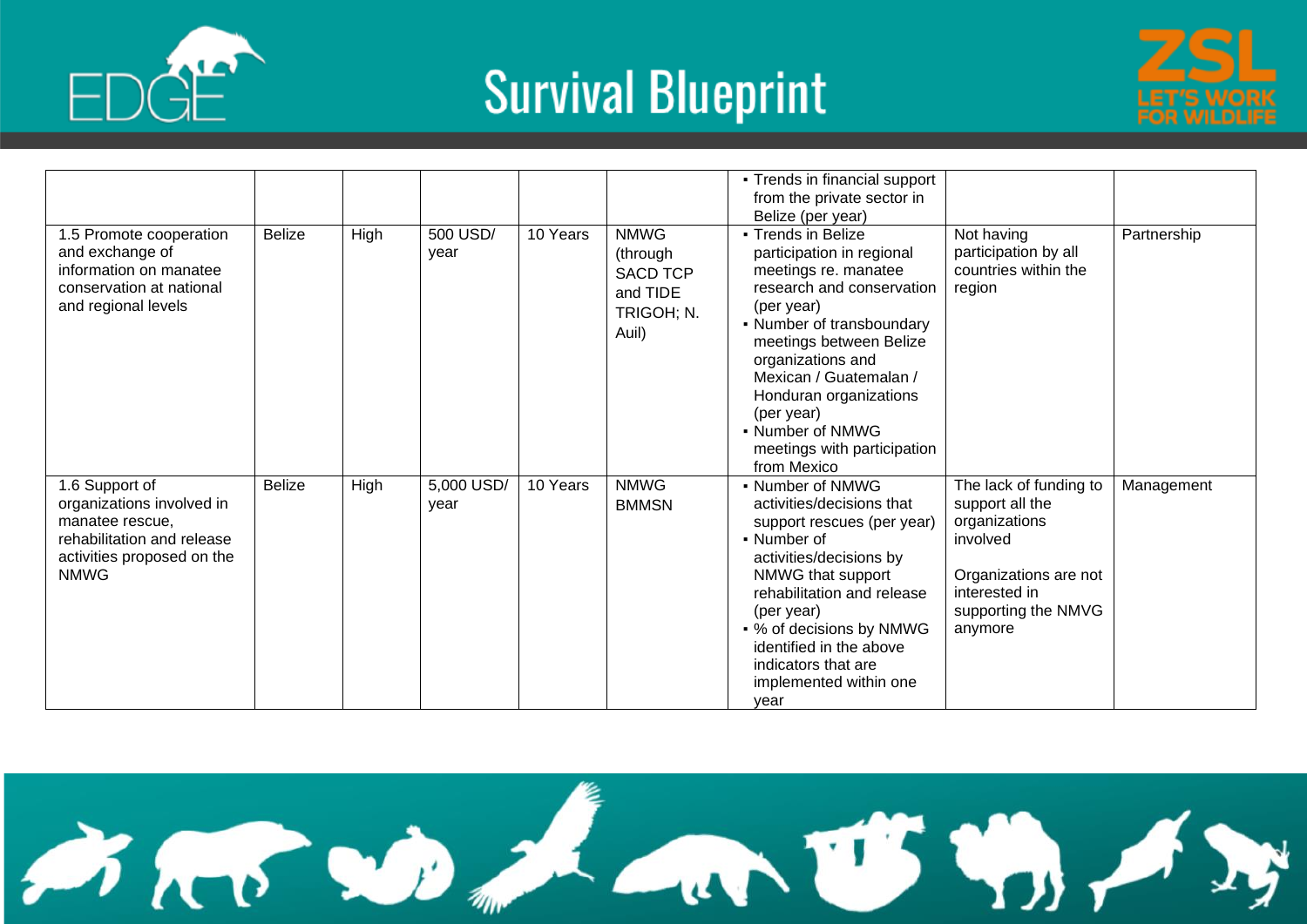





| 1.7 Implement training,<br>following guidelines from<br>The Belize Marine<br>Mammal stranding<br>network, for local response                                                      | <b>Belize</b> | High        | 2,000 USD/<br>year | 10 Years                | <b>BMMSN</b>                                                                                                                           | • Number of BMMSN<br>training courses (per 5<br>years)                                                                                                                                                   | Lack of access to<br>funding to support<br>these activities<br>Local | Management/Edu<br>cation |
|-----------------------------------------------------------------------------------------------------------------------------------------------------------------------------------|---------------|-------------|--------------------|-------------------------|----------------------------------------------------------------------------------------------------------------------------------------|----------------------------------------------------------------------------------------------------------------------------------------------------------------------------------------------------------|----------------------------------------------------------------------|--------------------------|
| to strandings, collecting<br>data, necropsies, and<br>manatee monitoring data                                                                                                     |               |             |                    |                         |                                                                                                                                        |                                                                                                                                                                                                          | people/organizations<br>are not interested in<br>the training        |                          |
| 1.8 Support regional<br>treaties/agreements and<br>partnerships promoting<br>manatee conservation                                                                                 | <b>Belize</b> | <b>High</b> | 1000 USD/<br>year  | 10 Years                | <b>Fisheries</b><br>Departments                                                                                                        | • Number of relevant<br>regional<br>treaties/agreements<br>Belize has signed<br>(updated per 5 years)<br>• % of relevant<br>treaties/agreements<br>Belize provides reporting<br>to (updated per 5 years) | Lack of government<br>will by countries<br>involved                  | Partnerships             |
| Objective 2: Design and implement a coordinated public awareness and outreach campaign                                                                                            |               |             |                    |                         |                                                                                                                                        |                                                                                                                                                                                                          |                                                                      |                          |
| 2.1 Define the coordination<br>of national manatee<br>awareness raising activities<br>through collaboration with<br>the National Manatee<br>Working Group and key<br>stakeholders | <b>Belize</b> | High        | 5,000 USD/<br>year | 10 Years                | National<br>Manatee<br>Working<br>Group,<br>Clearwater<br>Marine<br>Aquarium<br>Research<br>Institute<br>(CMARI) and<br>other partners | • Minimum number of 2-3<br>national manatee<br>awareness activities per<br>year<br>• Number of people<br>reached per sector per<br>year                                                                  | Lack of participation<br>on a national level                         | Awareness/<br>Education  |
| 2.2 With the support of a<br>communication consultant<br>empower the NMWG to                                                                                                      | <b>Belize</b> | High        | 3,000 USD          | $\overline{2}$<br>Years | <b>NMWG</b><br>Communicatio<br>n Sub-                                                                                                  | • NMWG-Approved<br>Communication and                                                                                                                                                                     | Lack of participation<br>from all partners and                       | Awareness/<br>Education  |

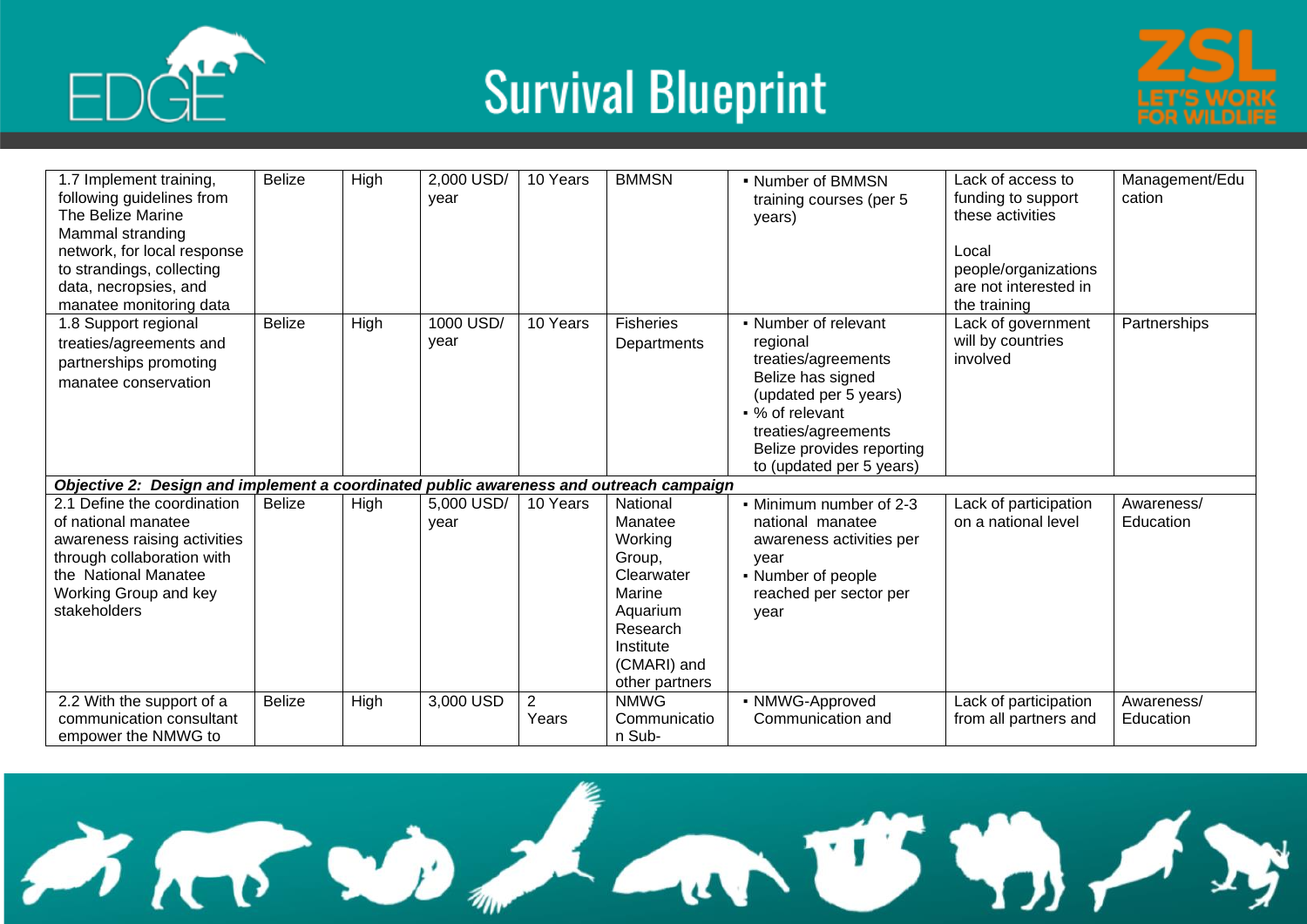





| implement a Manatee                                                                                            |               |          |           |                | Committee   | Awareness Strategy by                         |                        |                |
|----------------------------------------------------------------------------------------------------------------|---------------|----------|-----------|----------------|-------------|-----------------------------------------------|------------------------|----------------|
| Communication and                                                                                              |               |          |           |                | PA Managers | 2021 with budget                              |                        |                |
| <b>Awareness Strategy</b>                                                                                      |               |          |           |                |             | • Biennial monitoring and                     |                        |                |
| targeting key stakeholders                                                                                     |               |          |           |                |             | evaluation of                                 |                        |                |
| such as the tourism                                                                                            |               |          |           |                |             | Communication and                             |                        |                |
| industry, fishers, boaters                                                                                     |               |          |           |                |             | <b>Awareness Strategy</b>                     |                        |                |
| and coastal communities                                                                                        |               |          |           |                |             |                                               |                        |                |
| Objective 3: Continued monitoring of manatee population health, movement, behaviour, habitat usage and threats |               |          |           |                |             |                                               |                        |                |
| 3.1 Assess national                                                                                            | <b>Belize</b> | High     | 17,000    | 10 Years       | Clearwater  | National manatee                              | Availability of survey | Research/Manag |
| manatee population status,                                                                                     |               |          | USD/ year |                | Marine      | population count                              | experts. National or   | ement          |
| trends, and distribution at                                                                                    |               |          |           |                | Aquarium    | Robust population<br>$\blacksquare$           | global pandemic,       |                |
| least once every 5 years                                                                                       |               |          |           |                | Research    | estimates for manatees                        | unpleasant weathers    |                |
|                                                                                                                |               |          |           |                | Institute   | • Shapefile of national                       | and natural disasters  |                |
|                                                                                                                |               |          |           |                |             | survey data                                   |                        |                |
|                                                                                                                |               |          |           |                |             | Report on manatee                             |                        |                |
|                                                                                                                |               |          |           |                |             | status, trend and                             |                        |                |
|                                                                                                                |               |          |           |                |             | distribution data                             |                        |                |
| 3.2 Develop and                                                                                                | <b>Belize</b> | Critical | 1,500 USD | $\overline{2}$ | <b>NMWG</b> | Protocols for site-specific<br>$\blacksquare$ | Lack of support by     | Research/Manag |
| implement standardized                                                                                         |               |          |           | Years          | Technical   | monitoring of manatees                        | implementing           | ement          |
| protocols for monitoring                                                                                       |               |          |           |                | sub-        | Defined key manatee<br>$\blacksquare$         | agencies               |                |
| manatees in key manatee                                                                                        |               |          |           |                | committee   | areas (shapefiles, SMA                        |                        |                |
| areas                                                                                                          |               |          |           |                | <b>PA</b>   | SI)                                           |                        |                |
|                                                                                                                |               |          |           |                | managers    | % of key manatee areas                        |                        |                |
|                                                                                                                |               |          |           |                |             | monitored                                     |                        |                |
| 3.3 Develop and                                                                                                | <b>Belize</b> | Critical | 1,500 USD | $\overline{2}$ | <b>NMWG</b> | • Protocols for site-specific                 | Lack of support by     | Research/Manag |
| implement standardized                                                                                         |               |          |           | Years          | Technical   | monitoring of manatee                         | implementing           | ement          |
| protocols habitat                                                                                              |               |          |           |                | sub-        | habitats for key manatee                      | agencies               |                |
| assessments in key                                                                                             |               |          |           |                | committee   | areas                                         |                        |                |
| manatee areas                                                                                                  |               |          |           |                | PA managers | • % of key manatee areas                      |                        |                |
|                                                                                                                |               |          |           |                |             | monitored                                     |                        |                |

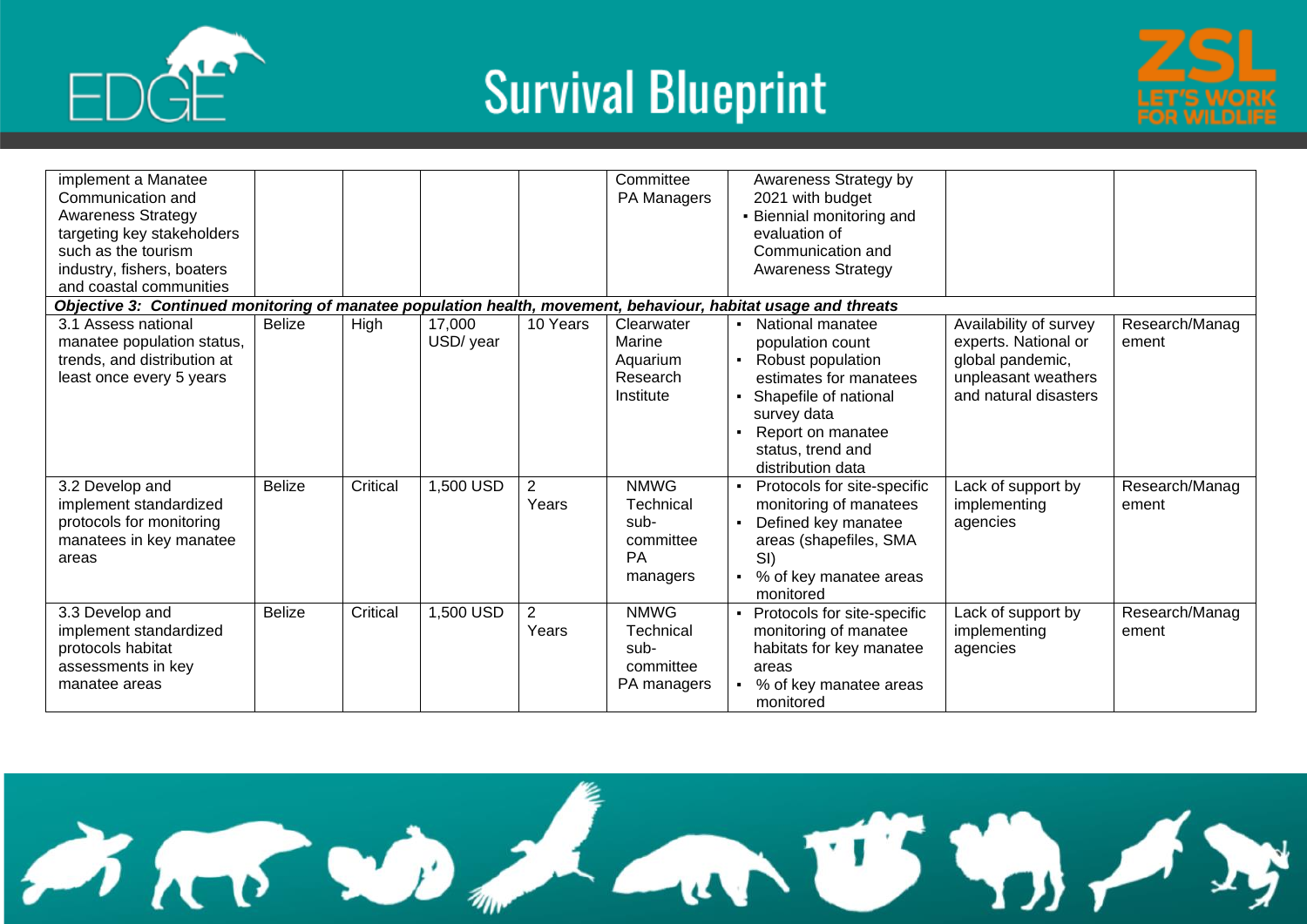



| 3.4 Collect and evaluate<br>data on manatee mortality<br>and causes                                                           | <b>Belize</b> | High        | 3,000 USD          | 10 Years                | <b>BMMSN</b><br>(National<br>Coordinator)                                                                              | Annual report on manatee<br>$\blacksquare$<br>mortality and causes<br>$\blacksquare$<br>5 year summary of<br>manatee mortality and<br>causes                                                                                                        | Lack of support by all<br>network members to<br>properly collect the<br>data    | Research/Manag<br>ement |
|-------------------------------------------------------------------------------------------------------------------------------|---------------|-------------|--------------------|-------------------------|------------------------------------------------------------------------------------------------------------------------|-----------------------------------------------------------------------------------------------------------------------------------------------------------------------------------------------------------------------------------------------------|---------------------------------------------------------------------------------|-------------------------|
| 3.5 Implement a database<br>to support effective<br>stranding data<br>management, analysis,<br>reporting and<br>dissemination | <b>Belize</b> | High        | 2,000 USD          | 10 Years                | <b>NMWG</b><br>(through ERI)                                                                                           | Consolidated database<br>managed under ERI<br>Annual automated reports<br>from stranding data                                                                                                                                                       | Data not properly<br>collected or reported                                      | Management              |
| 3.6 Coordinate monitoring<br>of seagrass water quality<br>and threats in key manatee<br>areas                                 | <b>Belize</b> | <b>High</b> | 3,000 USD/<br>year | 10 Years                | <b>NMWG</b><br>(through PA<br>members)                                                                                 | Protocol<br>$\blacksquare$<br>Baseline status report<br>Annual update reports                                                                                                                                                                       | National or global<br>pandemic,<br>unpleasant weathers<br>and natural disasters | Research                |
| 3.7 Socio-economic<br>assessment of the value of<br>manatees in the Belize<br>multi-sector context                            | <b>Belize</b> | Medium      | 3,500 USD          | $\overline{2}$<br>Years | <b>NMWG</b><br>(through ERI)                                                                                           | Socio-economic<br>$\blacksquare$<br>assessment report on<br>value of manatees to<br><b>Belize and Belizeans</b>                                                                                                                                     | Lack of community<br>participation                                              | Research/Manag<br>ement |
| Objective 4: Increase manatee protected area management in Belize                                                             |               |             |                    |                         |                                                                                                                        |                                                                                                                                                                                                                                                     |                                                                                 |                         |
| 4.1 Develop and<br>strengthen area-specific<br>management plans for key<br>manatee areas                                      | <b>Belize</b> | Critical    | 3,000 USD/<br>year | 10 Years                | <b>NMWG</b><br>$Co-$<br>management<br>agencies<br>Potential co-<br>management<br>partners<br>Regulatory<br>Authorities | • % of key manatee areas<br>with current management<br>plans integrating<br>strategies for manatee<br>conservation<br>• % of key manatee area<br>management plans<br>reviewed by NMWG (per<br>year)<br>• % recommendations<br>provided by NMWG that | No enforcement or<br>compliance                                                 | Management              |

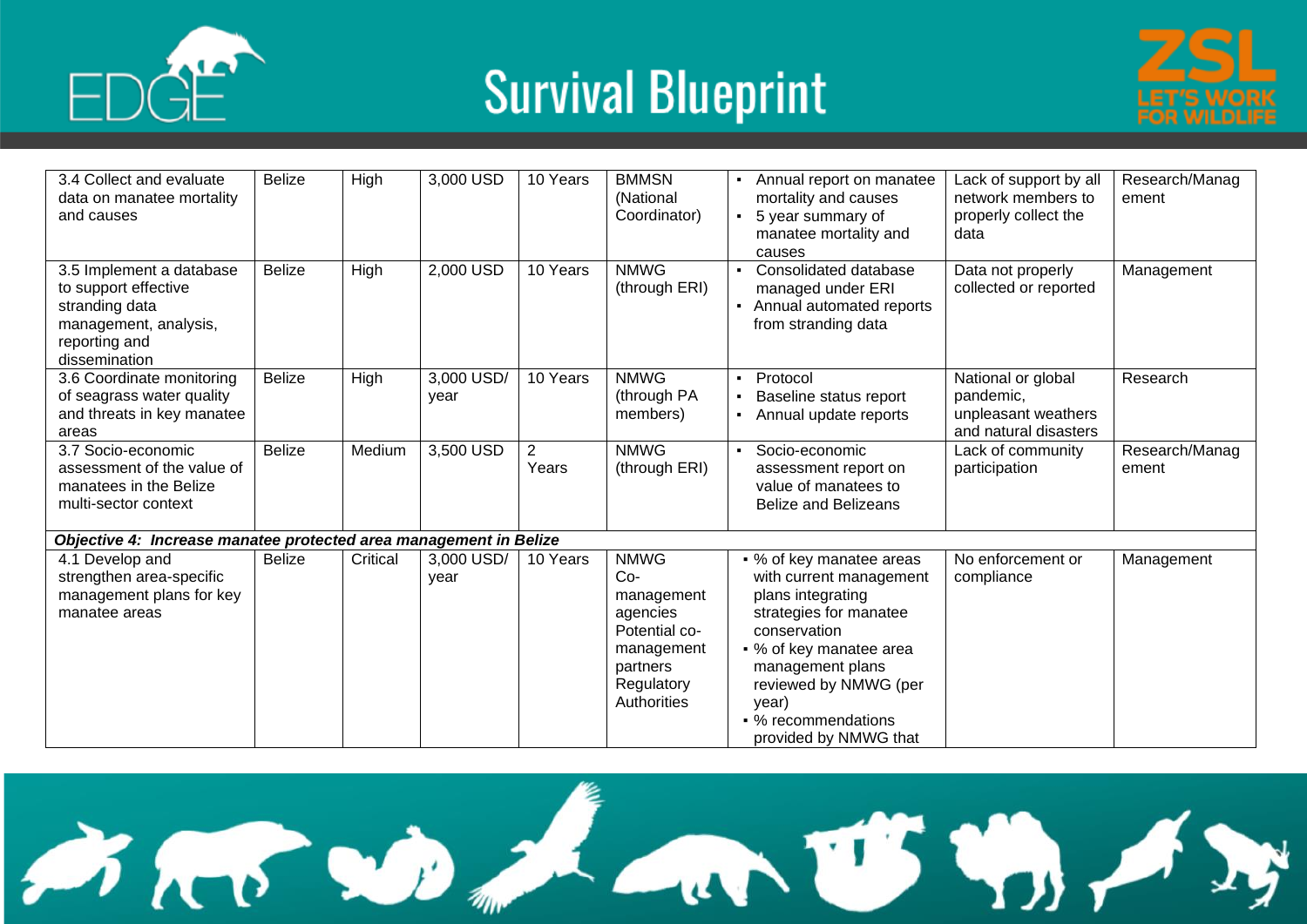





|                                                                                                                                                                                           |               |          |                    |            |                                   | have been incorporated<br>into management plans                                                                                                                                                                                                          |                                                                                                                                                                       |                                    |
|-------------------------------------------------------------------------------------------------------------------------------------------------------------------------------------------|---------------|----------|--------------------|------------|-----------------------------------|----------------------------------------------------------------------------------------------------------------------------------------------------------------------------------------------------------------------------------------------------------|-----------------------------------------------------------------------------------------------------------------------------------------------------------------------|------------------------------------|
| 4.2 Support protected area<br>managers in strengthened<br>management of manatees                                                                                                          | <b>Belize</b> | Critical | 5,000 USD/<br>year | 10 Years   | <b>NMWG</b>                       | - Number of NMWG<br>activities/decisions that<br>support protected area<br>managers (per year)<br>• % of decisions by NMWG<br>identified in the above<br>indicators that are<br>implemented (per year)                                                   | Lack of interest and<br>will by the protected<br>area managers or<br>overburden with<br>current management<br>issues                                                  | Management/Edu<br>cation           |
| 4.3 Lobby for protection of<br>identified key manatee<br>areas                                                                                                                            | <b>Belize</b> | Critical | 1,500 USD/<br>year | 10 Years   | <b>NMWG</b>                       | • List of key manatee areas<br>(protected and<br>unprotected) (per 5 years)<br>• % of non-protected key<br>manatee areas that gain<br>protection (per 5 years)                                                                                           | Lack of government<br>interest                                                                                                                                        | Management                         |
| Objective 5: Increase law enforcement in manatee high impact areas to reduce manatee stranding incidents                                                                                  |               |          |                    |            |                                   |                                                                                                                                                                                                                                                          |                                                                                                                                                                       |                                    |
| 5.1 Provide input to reflect<br>conservation and research<br>data into the development<br>of regulatory guidelines<br>and certification for the<br>tourism sector relevant to<br>manatees | <b>Belize</b> | High     | 4,000 USD          | 4<br>Years | BTB (with<br>NMWG, FD<br>and BPA) | • Regulatory guidelines for<br>improved management of<br>manatee tours approved<br>by relevant regulatory<br>Department<br>• Training course and<br>certification system for<br>manatee tour guides<br>• Number of guides certified<br>for manatee tours | Lack of support from<br>tourism agencies and<br>refusal to accept<br>recommendations,<br>including lack of<br>compliance or<br>enforcement of<br>potential guidelines | Management/Edu<br>cation           |
| 5.2 Provide input to reflect<br>conservation action and<br>research data into national<br>land-use planning initiatives                                                                   | <b>Belize</b> | Medium   | 2,500 USD/<br>year | 10 Years   | <b>NMWG</b>                       | • Recommendations in<br>minutes re. relevant<br>national planning                                                                                                                                                                                        | Input not taken into<br>consideration or<br>implemented                                                                                                               | Management/Edu<br>cation/Awareness |

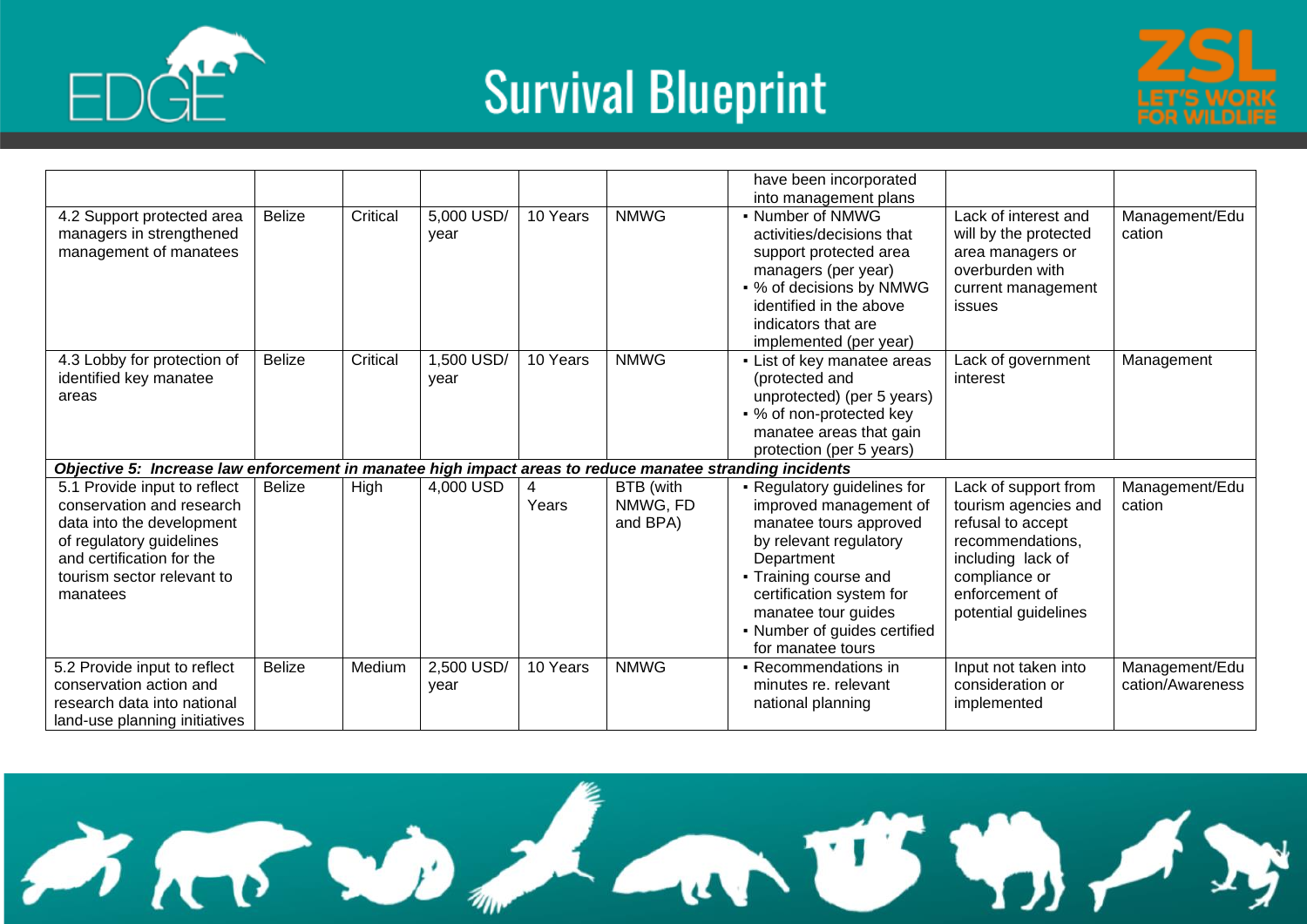



| relevant to the coastal zone<br>and key manatee use areas                                                                                                                                                                                                      |               |          |                    |          |                                                | - Recommendations<br>submitted to relevant<br>agencies<br>• Recommendations<br>integrated into key<br>planning initiatives                                                                                                                                                    |                                                                      |                          |
|----------------------------------------------------------------------------------------------------------------------------------------------------------------------------------------------------------------------------------------------------------------|---------------|----------|--------------------|----------|------------------------------------------------|-------------------------------------------------------------------------------------------------------------------------------------------------------------------------------------------------------------------------------------------------------------------------------|----------------------------------------------------------------------|--------------------------|
| 5.3 Review relevant<br><b>Environmental Impact</b><br>Assessments and provide<br>feedback and<br>recommendations to the<br><b>Forest and Fisheries</b><br>Departments for input into<br>the National Environmental<br><b>Appraisal Committee</b><br>evaluation | <b>Belize</b> | High     | 2,000 USD/<br>year | 10 Years | <b>NMWG</b>                                    | • Recommendations in<br>minutes re. EIAs<br>• Recommendations<br>submitted to relevant<br>agencies<br>• Recommendations<br>integrated into EIAs /<br><b>ECPs</b>                                                                                                              | The<br>recommendations not<br>taken or implemented                   | Management/Edu<br>cation |
| 5.4 Collaborate with the<br>Belize Port Authority (BPA)<br>to provide relevant data<br>and technical support for<br>the establishment of no-<br>wake zones in key<br>manatee areas                                                                             | <b>Belize</b> | Critical | 1,500 USD/<br>year | 10 Years | NMWG, BPA<br>(with relevant<br>co-managers)    | • Number of identified key<br>areas for no-wake zones<br>• % of identified key no-<br>wake areas formally<br>established by BPA<br>• % of established key no-<br>wake zones with adequate<br>signage<br>• % of established key no-<br>wake zones with adequate<br>enforcement | No compliance by<br>boaters and no<br>enforcement from<br>government |                          |
| 5.5 Support enforcement<br>agencies involved in<br>manatee protection by<br>providing technical<br>expertise, as well as                                                                                                                                       | <b>Belize</b> | Critical | 5,000 USD/<br>year | 10 Years | <b>NMWG</b><br>$Co-$<br>management<br>partners | • Minutes of relevant<br>meetings with surveillance<br>and enforcement agencies<br>active in key manatee                                                                                                                                                                      | Lack of will and<br>support by agencies                              | Management/Edu<br>cation |

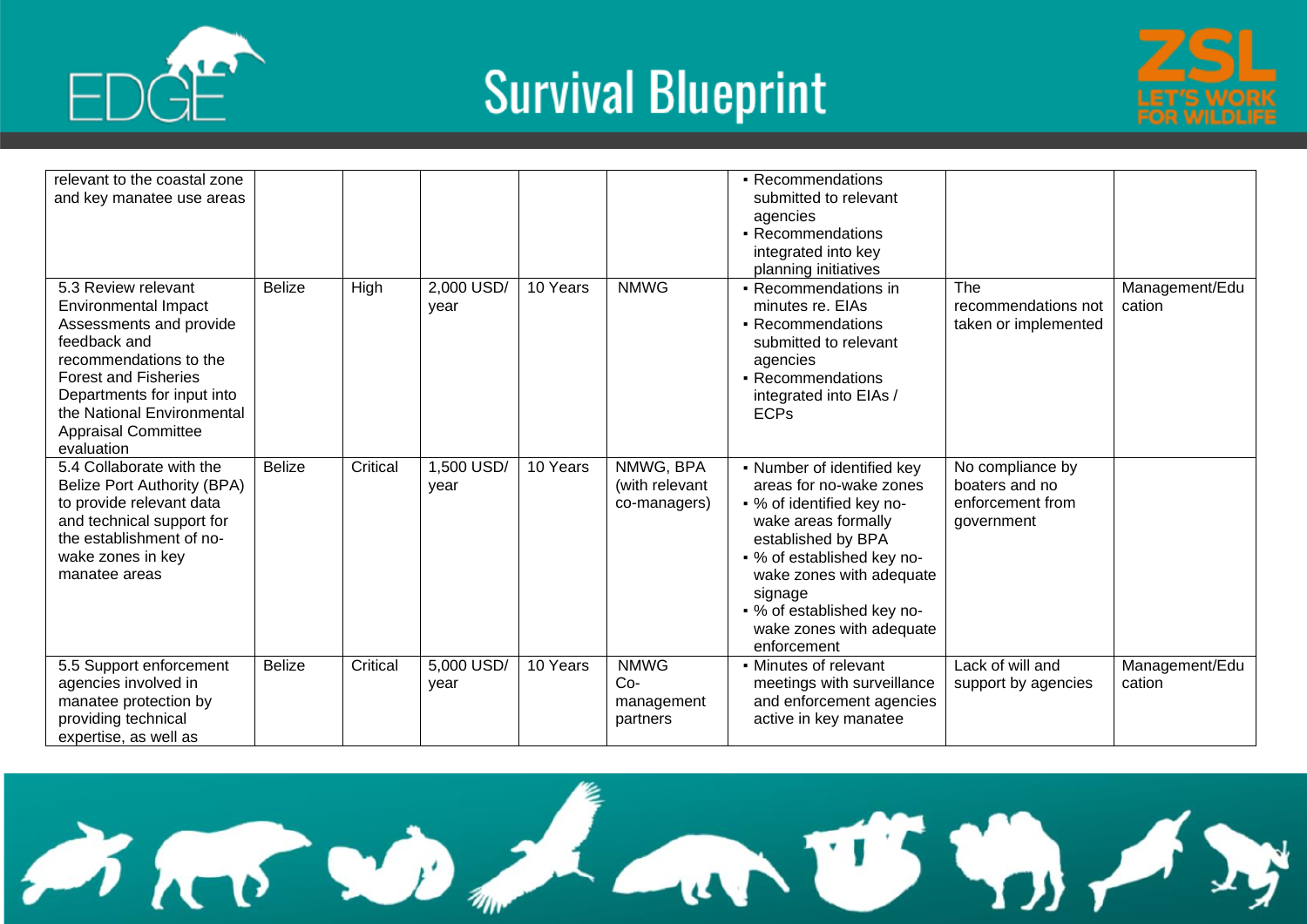





| support enforcement<br>expenses                                                                                                                                                                                                                              |               |      |           |       |                                                                        | areas for strengthening of<br>/ supporting enforcement<br>• List of concrete strategies<br>for support of enforcement<br>agencies<br>• % of support strategies<br>successfully implemented                                 |                                     |                          |
|--------------------------------------------------------------------------------------------------------------------------------------------------------------------------------------------------------------------------------------------------------------|---------------|------|-----------|-------|------------------------------------------------------------------------|----------------------------------------------------------------------------------------------------------------------------------------------------------------------------------------------------------------------------|-------------------------------------|--------------------------|
| 5.6 Formalize and<br>implement protocols and<br>guidelines to be approved<br>by the National Manatee<br>Working Group sub-<br>committee along with the<br><b>Belize Fisheries</b><br>Department for the rescue,<br>rehabilitation and release<br>of manatees | <b>Belize</b> | High | 3,000 USD | Years | <b>NMWG</b><br>(Technical<br>sub-<br>committee)<br>BMMSN<br>Wildtracks | • Manatee rescue protocols<br>approved by the relevant<br>authority<br>• Manatee rehabilitation<br>protocols approved by the<br>relevant authority<br>• Manatee release protocols<br>approved by the relevant<br>authority | Protocols not strictly<br>abided to | Management/Edu<br>cation |

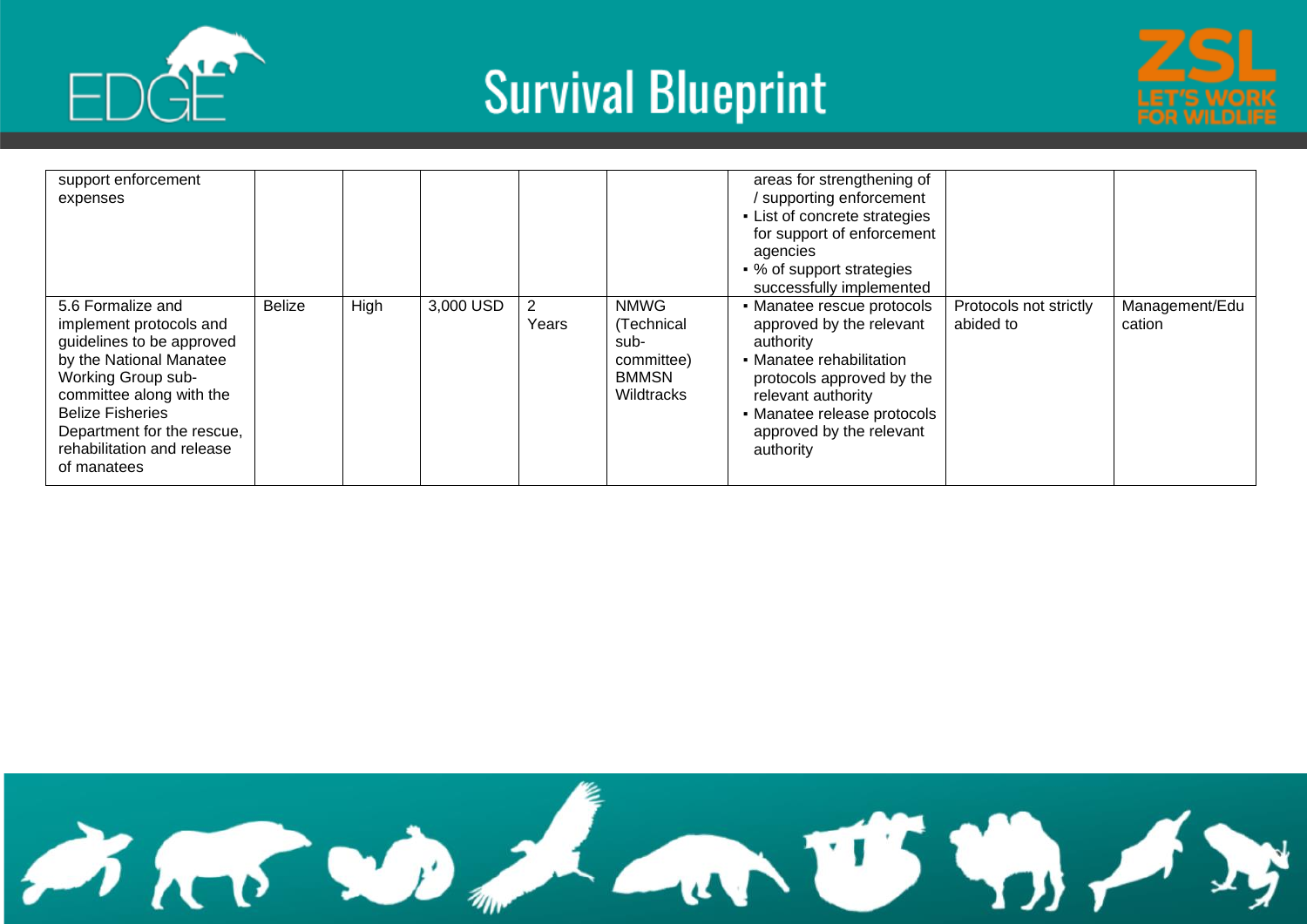



#### **LITERATURE CITED**

Auil, N. (1998). Belize Manatee Recovery Plan. Angelus Press, 5–8. Retrieved from [http://eprints.uberibz.org/3/1/Belize\\_Manatee\\_Recovery\\_Plan.pdf](http://eprints.uberibz.org/3/1/Belize_Manatee_Recovery_Plan.pdf)

Belize Fisheries Resources Bill. (2020).

Commission, F. F. (n.d.). Living with Florida Manatees. Retrieved from Florida Fish & Wildlife Conservation Commission: [https://myfwc.com/conservation/you](https://myfwc.com/conservation/you-conserve/wildlife/manatee/)[conserve/wildlife/manatee/](https://myfwc.com/conservation/you-conserve/wildlife/manatee/)

"Belize Population (LIVE)." Worldometer, 2020, www.worldometers.info/worldpopulation/belize-population/.

Castelblanco-Martínez, D. N., Nourisson, C., Quintana-Rizzo, E., Padilla-Saldivar, J., & Schmitter-Soto, J. J. (2012). Potential effects of human pressure and habitat fragmentation on population viability of the Antillean manatee Trichechus manatus manatus: A predictive model.

Commission, F. F. (n.d.). Living with Florida Manatees. Retrieved from Florida Fish & Wildlife Conservation Commission: https://myfwc.com/conservation/youconserve/wildlife/manatee/

Endangered Species Research, 18(2), 129–145. https://doi.org/10.3354/esr00439 Self-Sullivan, C. & Mignucci-Giannoni, A. (2008). Trichechus manatus ssp. manatus Antillean

Hatt, R.T. 1934. The American Museum Congo expedition manatee and other recent manatees. Bull. Am. Mus. Nat Hist. 66:533-566.

Lefebvre, L. M. (2001). Distribution, status, and biogeography of the West Indian manatee. Semantic Scholar.

Lefebvre, L. W., Marmontel, M., Reid, J. P., Rathbun, G. B. and Domning, D. P. (2001) Status and biogeography of the West Indian manatee. Pages 425-474 in Wood, C. A. and Sergile, F. E. (Eds) Biogeography of the West Indies: Patterns and perspectives. CRC Press. Boca Raton, FL, USA.

Manatee. The IUCN Red List of Threatened Species 2008, 8235. https://doi.org/10.2305/IUCN.UK.2008.RLTS.T22105A9359161.en Sullivan, C. S. (2008). Conservation of Antillean Manatees. City, (May), 129.

Reynolds, J.E., III. 1981. Behavior patterns in the West Indian manatee, with emphasis on feeding and diving. Florida Scientist 44(4): 233-241.

REEP, R. L., & Bonde, R. K. (2006). The Florida Manatee: Biology and Conservation Roger L. Reep, Robert K. Bonde . 2006.The Florida Manatee: Biology and Conservation. University Press of Florida. Gainesville, Florida, USA. 189 \$34.95. ISBN: ISBN 0-8130-2949. (hardcover). Journal of Wildlife Management, 71(4), 1388–1388. doi: 10.2193/2006-522